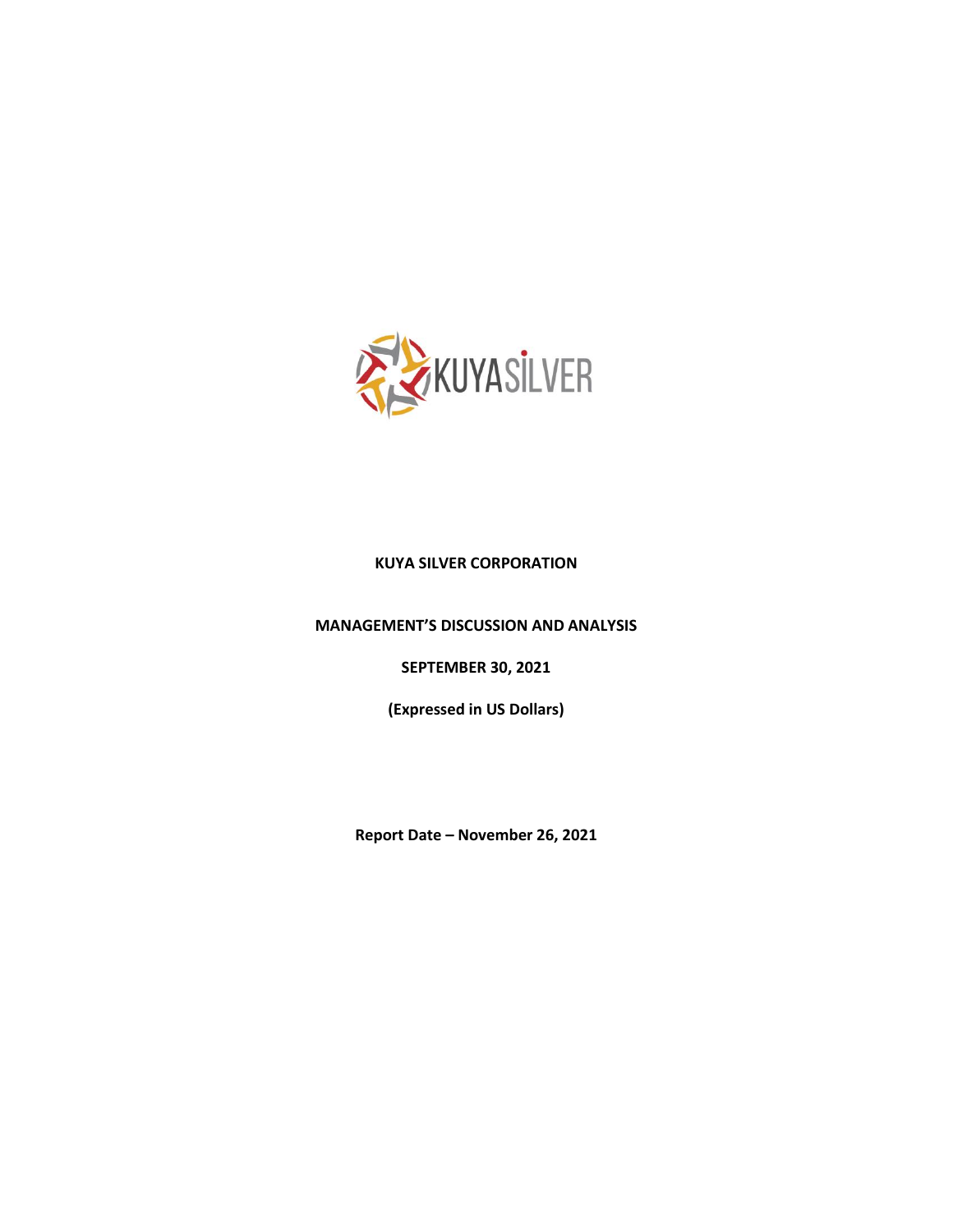# **TABLE OF CONTENTS**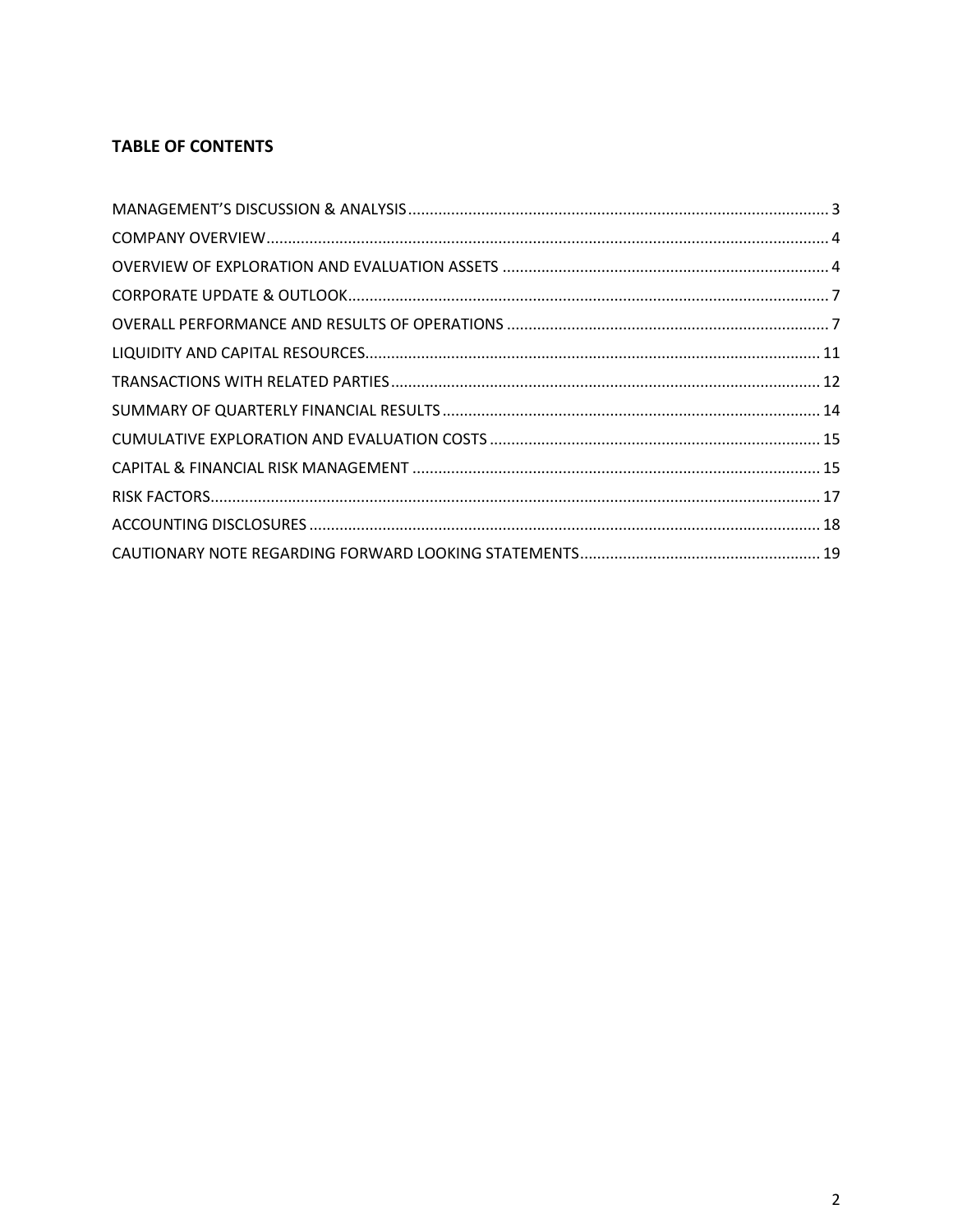# <span id="page-2-0"></span>**MANAGEMENT'S DISCUSSION & ANALYSIS**

The following Management's Discussion & Analysis ("MD&A") provides a review of activities, results of operations and the financial condition of Kuya Silver Corporation and its subsidiaries (the "Company", "we", or "our") for the three and nine months ended September 30, 2021. This MD&A should be read in conjunction with the Company's unaudited condensed interim consolidated financial statements and related notes thereto for the nine months ended September 30, 2021 and the audited annual consolidated financial statements and related notes as well as the related annual MD&A for the year ended December 31, 2020. References to "Kuya Silver" in this MD&A refer to the Company and its subsidiaries taken as a whole.

Readers are cautioned that this MD&A contains forward-looking statements about expected future events and financial and operating performance of the Company, and that actual events may vary from management's expectations. Readers are encouraged to read the Cautionary Note on Forward-Looking Information included in this MD&A and to consult the Company's annual MD&A and audited annual consolidated financial statements for 2020 and corresponding notes to the financial statements as well as the Annual Information Form ("AIF") for the year ended December 31, 2020 (amended and restated at October 15, 2021), which are available on www.sedar.com.

The Company's management is responsible for the preparation and presentation of the financial statements and this MD&A. The financial statements have been prepared in accordance with International Financial Accounting Standards ("IFRS") as issued by the International Accounting Standards Board and as included in Part 1 of the CPA Canada Handbook – Accounting and the interpretations of the International Financial Reporting Interpretations Committee. This MD&A has been prepared in accordance with the requirements of securities regulators, including National Instrument 51-102 of the Canadian Securities Administrators.

All amounts disclosed in this MD&A are expressed in US dollars, unless otherwise noted. Canadian dollars are represented by CAD \$. Information contained herein is presented as at November 26, 2021 (the "Report Date") unless otherwise indicated.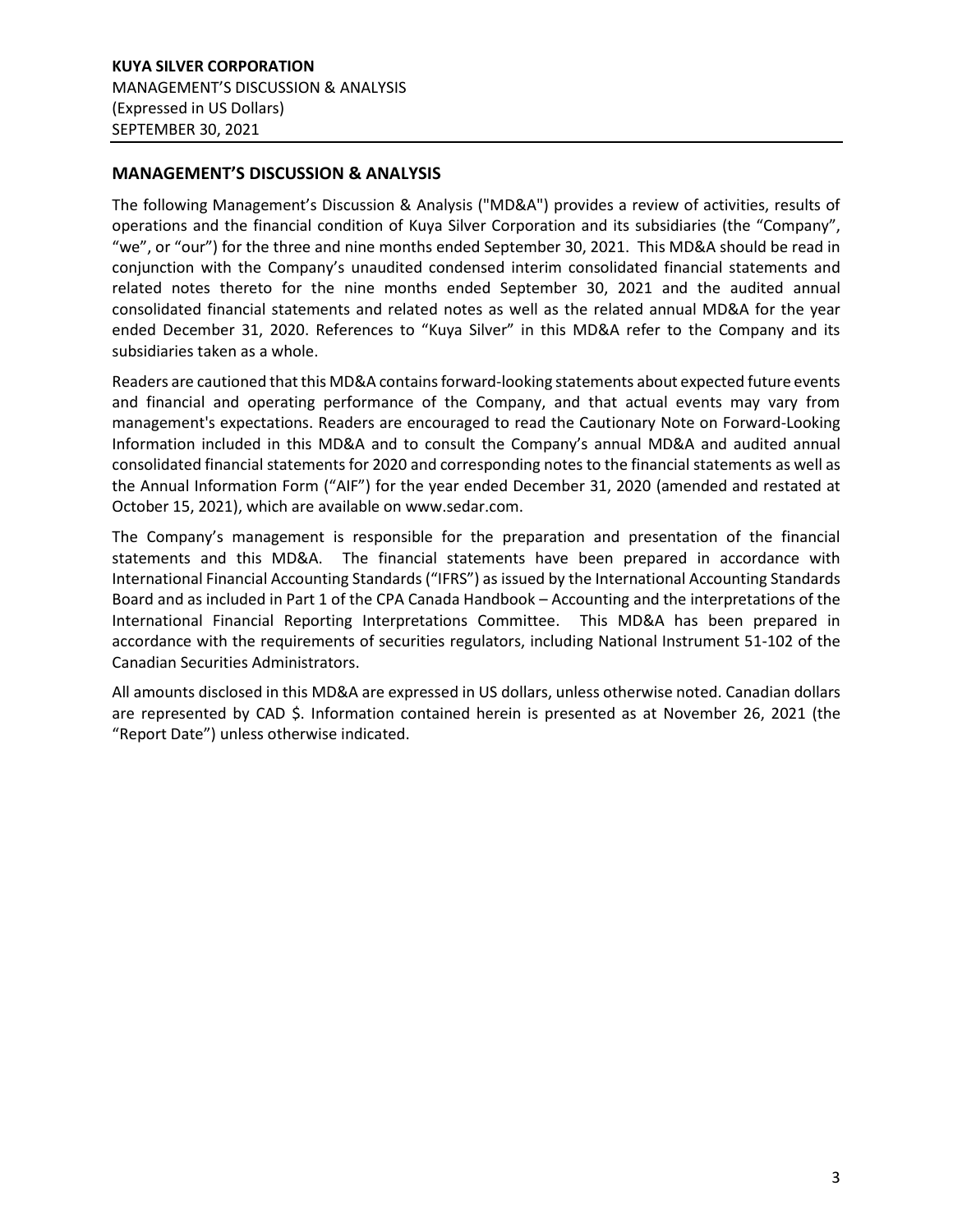# <span id="page-3-0"></span>**COMPANY OVERVIEW**

Kuya Silver Corporation (the "Company") is a mineral exploration and development company with a focus on acquiring, exploring, and advancing precious metals assets in Peru and Canada. Effective October 1, 2020, Kuya Silver Corp. ("Kuya"), a privately held Canadian-based, silver-focused junior mining company, incorporated on August 9, 2017, completed a reverse takeover ("RTO") transaction with Miramont Resources Corp. ("Miramont"). Miramont was incorporated on July 15, 2015, under the Business Corporations Act (British Columbia). On completion of the RTO transaction, Miramont changed its name to Kuya Silver Corporation.

## **Reverse Takeover Transaction**

As part of the RTO, Miramont consolidated its share capital on a 10:1 basis effective October 1, 2020 and then issued 26,763,410 post-consolidation common shares for the acquisition of all the issued and outstanding shares of Kuya. All share and per share amounts of Miramont and the Company in this MD&A reflect the 10:1 consolidation.

As the former shareholders of Kuya obtained control of Miramont, the transaction was considered a purchase of Miramont by Kuya and was accounted for as an RTO in accordance with the guidance provided under IFRS 2, Share-based Payment and IFRS 3, Business Combinations. Kuya was deemed to be the acquiring company and its assets, liabilities, equity, and historical operating results are included at their historical carrying values. The net assets of Miramont were recorded at fair value on the date the RTO transaction was completed. As Miramont does not qualify as a business according to the definition in IFRS 3 and the transaction has been accounted for as an RTO, the sum of the fair value of the consideration paid by Kuya under RTO accounting, less Miramont's net assets acquired, was recognized as a listing expense. All of Miramont's share capital, reserves, and deficit balances immediately prior to closing of the transaction were eliminated on closing of the transaction. Pursuant to the RTO, the annual consolidated financial statements are for the year ended December 31, being the year-end of Kuya. The consolidated assets, liabilities, and results of operations of Miramont and Kuya are included subsequent to closing of the RTO. The consolidated financial statements are issued under the legal parent (Kuya Silver Corporation) but are deemed to be a continuation of the legal subsidiary (Kuya).

## <span id="page-3-1"></span>**OVERVIEW OF EXPLORATION AND EVALUATION ASSETS**

## **Bethania Project (Huancavelica, Peru)**

In October 2017, Kuya entered into the original share purchase agreement (the "Share Purchase Agreement") to acquire 80% of the shares of S&L Andes Export S.A.C. ("S&L Andes"), a privately held Peruvian company based in Lima that owns 100% of the Bethania Silver Property (Santa Elena concession) and Chinita I concession (collectively referred to as the "Bethania Project"). S&L Andes operated the Bethania Project from 2010 to 2016, by mining ore and trucking the ore to nearby plants for processing into concentrates. S&L Andes ceased mining at the Bethania Project in 2016 and put the mine into care and maintenance at that time. To earn the 80% interest, Kuya was required to make payments totaling \$8,000,000 (including \$2,500,000 towards repayment of existing liabilities of S&L Andes, \$2,000,000 to fund ongoing operations of S&L Andes and the Bethania Project, and \$3,500,000 cash on closing) and issue 2,000,000 common shares of Kuya on closing.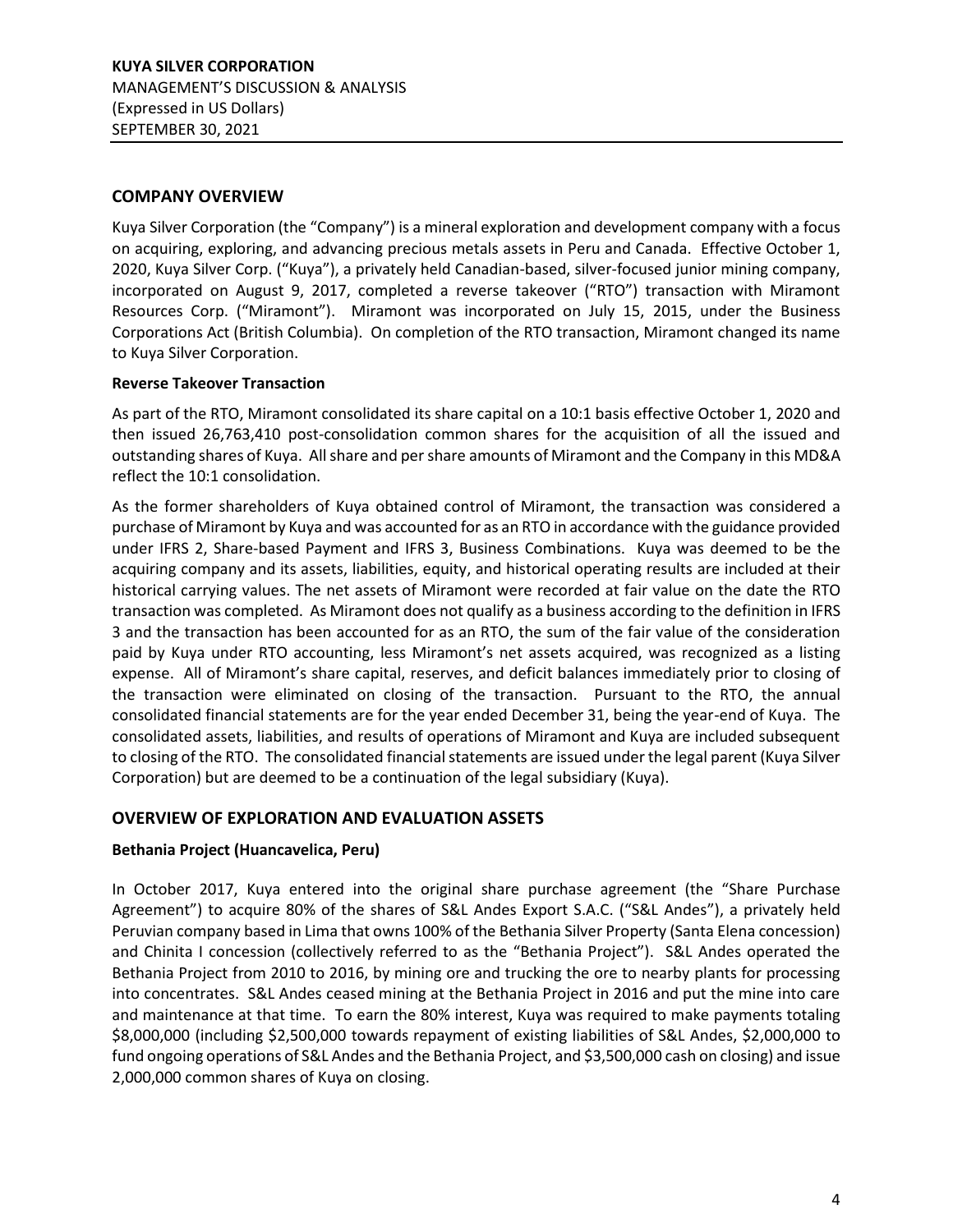In October 2020, the Company agreed to acquire the remaining 20% interest in S&L Andes for a total of \$1,750,000 of cash and shares, and on December 15, 2020, completed the purchase of 100% of S&L Andes. As consideration on closing, the Company paid \$4,191,822, applied the agreed \$715,000 of previous funding as an advance against the final payments and issued a total of 3,929,288 common shares, at a value of \$6,084,497 or CAD \$1.97 (\$1.55) per share. The Company subsequently changed the name of S&L Andes to Minera Toro de Plata S.A.C.

# Carmelita Concessions

On May 14, 2021, the Company announced the acquisition of three mineral concessions, Carmelita 2005, Carmelita 2005 I and Carmelita 2005 II concessions (collectively "Carmelita"), totaling 800 hectares, which are strategically located less than three kilometers west of Bethania. The Carmelita concessions were host to small-scale mining activities until early 2020, producing silver-polymetallic material very similar to Bethania. Kuya Silver plans to incorporate Carmelita into its operations at Bethania going forward.

The total purchase price of \$892,500, consists of \$492,500 in cash and \$400,000 in common shares. Upon signing of the agreements, \$293,500 was paid, and the remaining \$199,000 will be paid on or before the 12-month anniversary of the signing of the agreements. The \$400,000 in common shares in the capital of the Company will be issued on the eighteen-month anniversary of signing the agreements at a deemed price per common share equal to the 10-day average closing price of the common shares on the CSE, ending on the day prior to issuance.

# Tres Banderas and Chinita Concessions

These claims and concessions are located primarily in the department of Huancavelica, Peru (with some concessions extending into the departments of Lima and Junín), in the vicinity of, or surrounding the Bethania mine. Chinita I (200 ha) is held by Minera Toro de Plata S.A.C. and was acquired with Bethania in the same transaction. Tres Banderas 01 and 02 (2,500 ha) were acquired (by Kuya Silver Peru S.A.C.) through an open application process in 2019-2020.

On November 15, 2021, Tres Banderas 03, Tres Banderas 04, Tres Banderas 05, Tres Banderas 06 and Tres Banderas 07 mineral claims that are contiguous to the concessions and claims comprising the Bethania mine were acquired (by Kuya Silver Peru S.A.C.) for a total cost of \$565,000 via a sealed bid government auction, representing approximately 1,800 net hectares (22 claim blocks).

# **Silver Kings Project (Ontario, Canada)**

On March 1, 2021, the Company completed an agreement to acquire, from Electra Battery Materials Corporation ("Electra", formerly known as First Cobalt Corp.), certain silver mineral exploration assets (the "Kerr Assets"), as well as an option to acquire up to 70% of the balance of Electra's silver mineral exploration assets (the "Remaining Assets") located in the historic Cobalt, Ontario silver mining district and to form a joint venture with Electra, through it's wholly owned subsidiary Cobalt Industries of Canada Inc. ("CIC") that owns the Remaining Assets (the "Option").

The entire 10,000-hectare land package consisting of the 100%-owned Kerr Assets (which going forward, will be referred to as the Kerr Project) and the joint venture with Electra will be known as the Silver Kings Project and the joint venture itself will be referred to as the Silver Kings JV.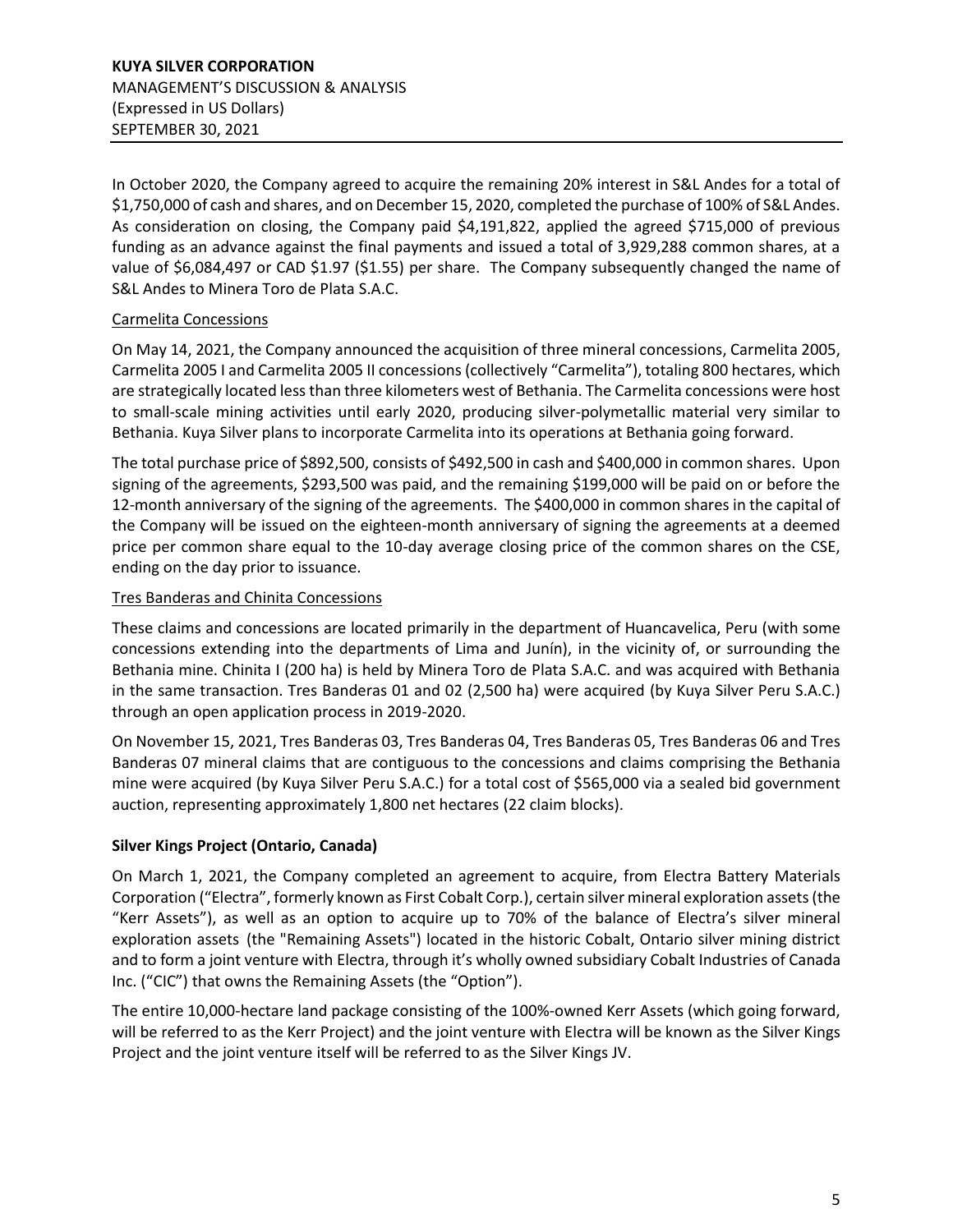## Kerr Project

The Company paid CAD \$1,000,000 (\$789,827) and issued a total of 1,437,470 common shares, at a value of \$2,668,079 or CAD \$2.35 (\$1.86) per share, for a total cost of \$3,457,906 for 100% of the issued and outstanding common shares and preferred shares of CobalTech Mining Inc. ("CobalTech"). As part of the purchase agreement, Electra agreed to provide CobalTech with CAD \$ 500,000 at the time of closing, for CobalTech to utilize on flow-through eligible expenditures prior to December 31, 2021. In order to facilitate these flow-through expenditure arrangements, Electra subscribed for 1,000 Class A shares of CobalTech, which granted Electra the ability to appoint a majority of the directors of CobalTech, until such time as the Class A shares were redeemed. The Class A shares were redeemable at the option of CobalTech at a price of CAD \$0.001 per Class A share and as a condition of the Purchase Agreement, the Class A shares could not be redeemed until CobalTech incurred the CAD \$500,000 of flow through eligible expenditures. As at September 30,2021, having incurred the CAD \$500,000 of flow-through eligible expenditures, CobalTech renounced these flow-through eligible expenditures to Electra and redeemed the Class A shares.

#### Silver Kings JV

To fully exercise the Option, the Company must make payments totaling CAD \$2,000,000 (and complete work commitments of CAD \$4,000,000, as follows:

| <b>Work Commitments for Silver Kings JV</b>       | <b>Acquisition</b><br>in cash<br>(CAD\$) | Work<br>commitment<br>$s$ (CAD\$) |
|---------------------------------------------------|------------------------------------------|-----------------------------------|
| <b>Requirements on or before:</b>                 |                                          |                                   |
| September 1, 2021 ("Initial Earn-In") – completed | 1,000,000                                | \$                                |
| September 1, 2022 (49% interest)                  | 300,000                                  | 2,000,000                         |
| September 1, 2023 (additional 11% interest)       | 350,000                                  | 1,000,000                         |
| September 1, 2024 (additional 10% interest)       | 350,000                                  | 1,000,000                         |
|                                                   | S<br>2,000,000                           | 4,000,000<br>S                    |

For the Initial Earn-In, the purchase agreement provides that the Company may issue an equivalent value in common shares of the Company at the 20-day VWAP ("Earn-in VWAP") in lieu of making the cash payment and for each acquisition payment thereafter, in lieu of making cash payments, the Company may issue shares at an issuance price equivalent to the Earn-In VWAP.

On September 1, 2021, the Company issued 671,141 common shares to Electra, for the Initial Earn-in payment and will work with Electra to enter into a joint venture agreement on terms to be negotiated for the joint exploration and development of the Remaining Assets.

#### Sunrise Claims

In November 2021, Kuya Silver staked a total of 3,207 ha in the Temiskaming region consisting of two claim packages (west of the Kerr Assets and Remaining Assets) for a total cost of CAD \$7,300.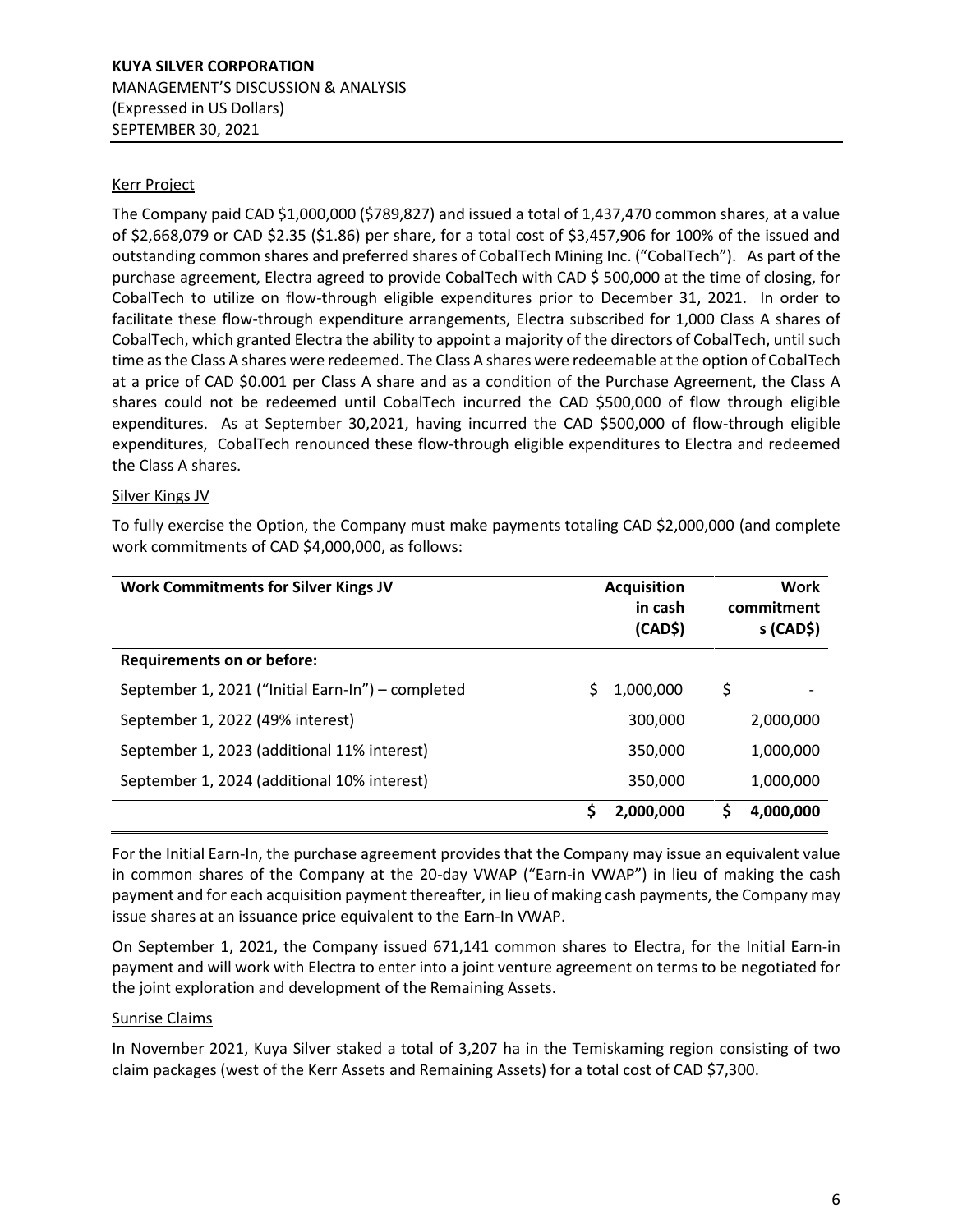# <span id="page-6-0"></span>**CORPORATE UPDATE & OUTLOOK**

Kuya Silver is undergoing a period of growth as it advances exploration and development of the Bethania Project in Peru and continues with exploration activities at the Silver Kings Project in Ontario.

At Bethania, Phase 1 of the drill program, the results of which were announced on July 26, 2021, successfully achieved the Company's objectives of demonstrating and confirming mineralization in unmined extensions of the Bethania vein system, both along strike and at depth, as well as identifying new vein targets within the northeast-trending Bethania vein system.

On November 15, 2021, we announced the commencement of the second phase of the exploration program at Bethania. This next phase includes a detailed surface sampling and trenching program designed to gather more data on the host rock and veins that outcrop on surface to determine strike length, width of mineralization, variation in geometry and other important features such as branching or intersection of veins. Over the coming months, we plan to continue with a multi-phase exploration program, the goals of which are to expand the resource base at the Bethania Project by extending known mineralization along strike and at depth, to gain a better understanding of the controls on mineralization in newly identified mineralized zones such as the Hilltop Zone and Carmelita for potential future resource growth and to prospect our properties in the Bethania district for additional near-surface mineralized vein targets.

As part of our development program for Bethania, Kuya Silver engaged third party consultants to complete an updated mineral resource estimate and, separately, a preliminary economic assessment (PEA) on the Bethania expansion project. In the quarter, we made significant progress and completed the vast majority of the work on the updated resource estimate, the results of which we expect to report by year end. We also made substantial progress on the detailed engineering and design work on a 350 tonne per day ("tpd") processing facility and tailings storage facility, such that necessary documentation for permitting could be submitted. We have also commenced work on the underground mine design. These, together with updated mineral resource model for Bethania, will all culminate into a PEA on the project.

The acquisition of the new concessions (Tres Banderas 03, Tres Banderas 04, Tres Banderas 05, Tres Banderas 06 and Tres Banderas 07) announced on November 18, 2021, are strategic acquisitions that are contiguous to the Bethania mine and Carmelita concessions which could increase the exploration potential of the Bethania project.

On the Silver Kings Project, we continue to await results on an exploratory 3,500-metre drill program focused in the 100%-owned Kerr Project area and have commenced a 2,000+ metre drill program at the Silver Kings JV. This drill program is designed to test for high-grade silver-cobalt veins at depth focusing on targets towards the southern end of the property package near the past producing Keeley and Frontier mines. Having made the Initial Earn-In Payment on September 1, 2021, we expect to negotiate and enter into a joint venture agreement with Electra for the joint exploration and development of the Remaining Assets.

# <span id="page-6-1"></span>**OVERALL PERFORMANCE AND RESULTS OF OPERATIONS**

During the third quarter of 2021, we had a loss of \$2,172,569 as compared to a loss of \$372,011 in the same quarter of 2020. The third quarter of 2021 was a period of continued growth with the completion of Phase 1 of the drill program at Bethania, the advancement of the updated mineral resource and PEA,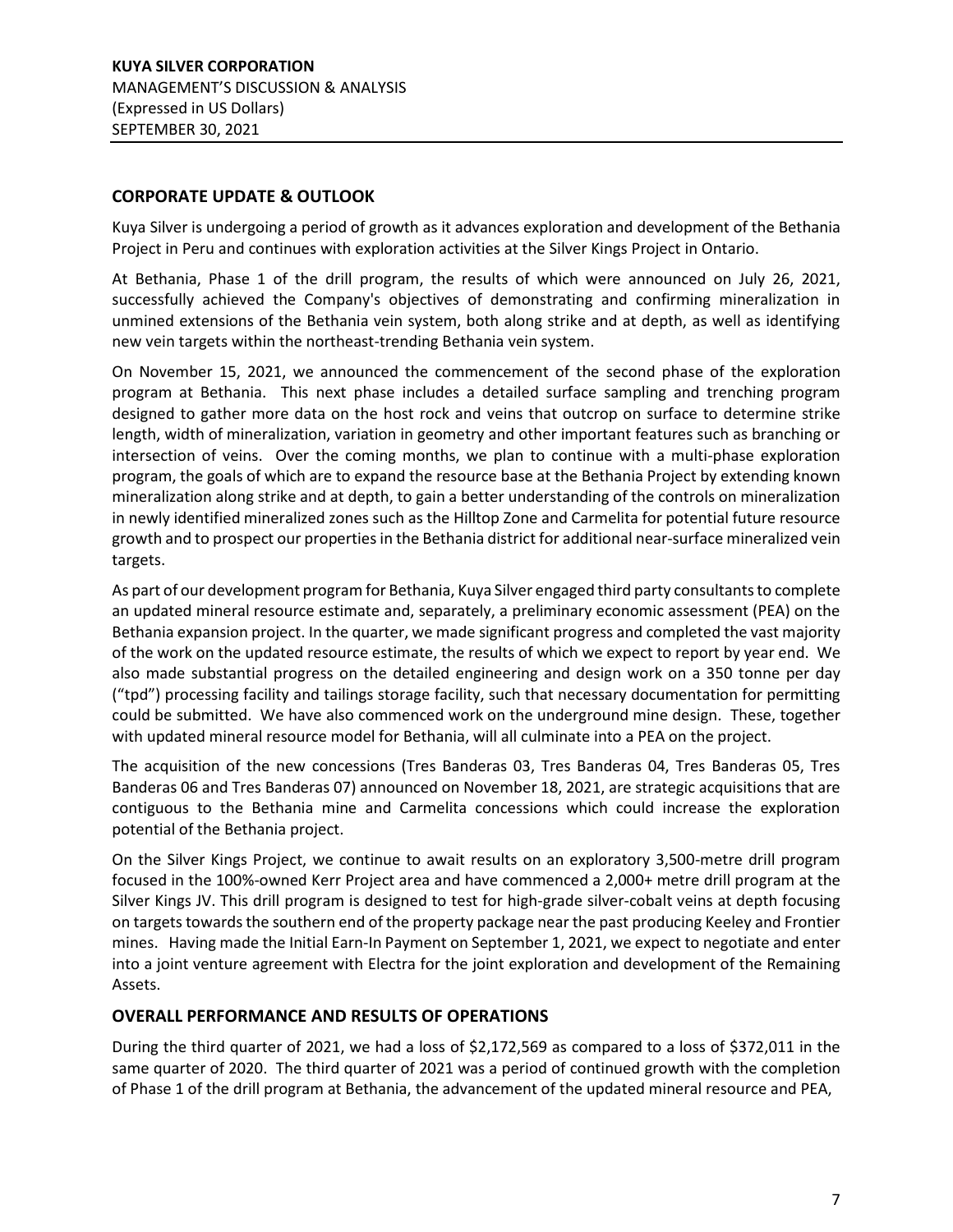the detailed design of the planned processing plant and tailings storage facility as well as the continuation of activities at our Silver Kings Project.

| <b>Selected Quarterly Financial Information</b>     | Three months ended  | Nine months ended |                |           |
|-----------------------------------------------------|---------------------|-------------------|----------------|-----------|
|                                                     | Sept 30             |                   | Sept 30        |           |
|                                                     | 2021                | 2020              | 2021           | 2020      |
| <b>Selected Financial Information</b>               |                     |                   |                |           |
| Revenue                                             | \$<br>- \$          | - \$              | - \$           |           |
| Exporation & evaluation expenditures                | 1,391,228           |                   | 3,044,012      | 3,561     |
| Administrative expenses <sup>1</sup>                | 733,687             | 363,422           | 1,894,644      | 433,419   |
| Share-based compensation                            | 116,681             | 8,645             | 456,588        | 25,934    |
| Equity loss in CobalTech                            | 97,327              |                   | 208,172        |           |
| Foreign exchange (gain) & other <sup>2</sup>        | (166, 354)          | (56)              | (267, 490)     | (419)     |
| (Loss) for the period                               | \$<br>(2, 172, 569) | (372,011)         | (5,335,926) \$ | (462,495) |
| (Loss) per share (Basic and diluted) <sup>3</sup> : | (0.05)              | (0.03)            | $(0.13)$ \$    | (0.04)    |

1. Administrative expense excludes share-based compensation.

2. Other includes gain on write-off of accounts payable and accrued liabilities of \$132,196 for three and nine months ended September 30, 2021 and foreign exchange and interest income for the other periods in the table.

3. Diluted loss per share is the same as basic loss per share.

The loss of \$2,172,569 (2020 - \$372,011) for the current quarter was comprised of \$1,391,228 (2020 - \$nil) in exploration and evaluation expenditures, \$850,368 (2020 - \$372,067) in administrative expenses, including share-based compensation of \$116,681 (2020 - \$8,645), equity loss of \$97,327 (2020 - \$nil) from our investment in CobalTech and \$166,354 gain from foreign exchange, interest income and other (2020 - \$56).

The loss for the nine months ended September 30, 2021 of \$5,335,926 (2020 - \$462,495) was comprised of \$3,044,012 (2020 – \$3,561) in exploration and evaluation expenditures, \$2,351,232 (2020 - \$459,353) in administrative expenses, including share-based compensation of \$456,588 (2020 - \$25,934), Equity loss of \$208,172 (2020 - \$nil) from our significant investment in CobalTech and \$267,490 gain from foreign exchange, interest income and other (2020 - \$419).

In 2020, Kuya Silver was a private company (Kuya) prior to October 1, 2020 (the time of the RTO) and as such, had minimal expenditures until then. Administrative expenses such as management compensation, and some preliminary costs related to the RTO, and costs associated with the acquisition of S&L Andes were primarily the only costs recorded in the third quarter and in the 9 months ending September 30, 2020.

Details of the significant expenditures for the three months and nine months ended September 30, 2021, are described below:

## Exploration and Evaluation Expenditures

During the nine months ended September 30, 2021, the Company completed Phase I exploration activities on Bethania and advanced detailed engineering and design work on the 350 tpd processing plant. The exploration and evaluation expenditures incurred during the three and nine months ended September 30, 2021, were as follows: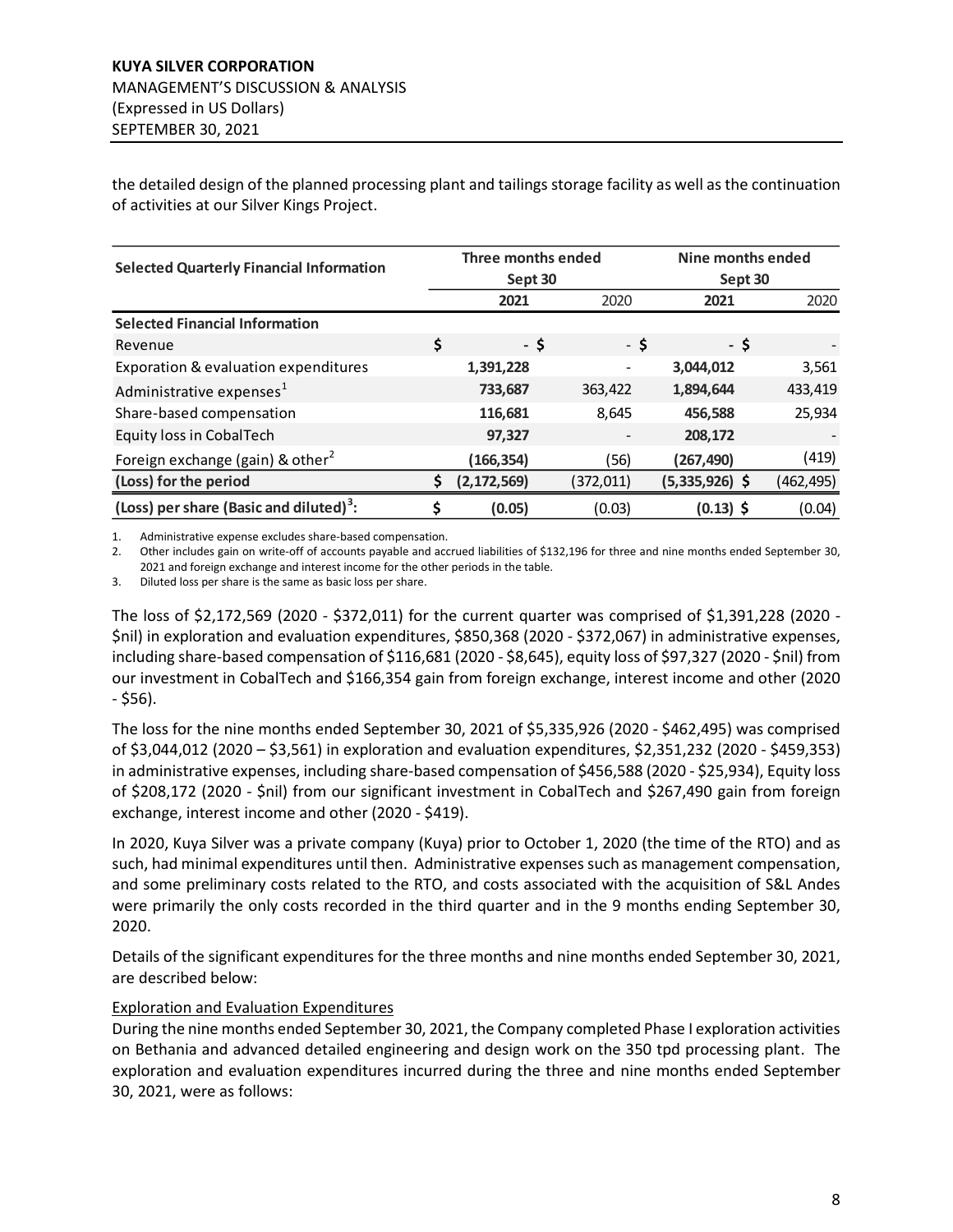# **KUYA SILVER CORPORATION** MANAGEMENT'S DISCUSSION & ANALYSIS (Expressed in US Dollars) SEPTEMBER 30, 2021

|                                                | Three months ended   |  | Nine months ended<br>Sept 30   |            |    |       |
|------------------------------------------------|----------------------|--|--------------------------------|------------|----|-------|
| <b>Exploration and evaluation expenditures</b> | Sept 30              |  |                                |            |    |       |
|                                                | 2021                 |  | 2020                           | 2021       |    | 2020  |
| <b>Bethania</b>                                |                      |  |                                |            |    |       |
| Civil works and engineering                    | \$<br>254,041 \$     |  | - \$                           | 672,602 \$ |    |       |
| Geology and drilling                           | 121,766              |  |                                | 596,933    |    |       |
| Operations and supplies                        | 260,984              |  |                                | 440,423    |    |       |
| Property maintenance, licences and rights      | 152,944              |  |                                | 254,447    |    |       |
| Safety and environment                         | 58,236               |  |                                | 88,968     |    |       |
| VAT                                            | 469,404              |  |                                | 735,462    |    |       |
| Wages and benefits                             | 73,853               |  |                                | 221,823    |    |       |
|                                                | 1,391,228            |  |                                | 3,010,658  |    |       |
| <b>Tres Banderas</b>                           |                      |  |                                |            |    |       |
| Property maintenance, licenses and rights      |                      |  |                                | 33,354     |    | 3,561 |
|                                                |                      |  |                                | 33,354     |    | 3,561 |
| <b>Silve Kings JV</b>                          |                      |  |                                |            |    |       |
| Geology and drilling                           | 21,887               |  |                                | 21,887     |    |       |
| Wages and benefits                             | 97,288               |  |                                | 97,288     |    |       |
| Expense recovery from Electra                  | (119, 175)           |  |                                | (119, 175) |    |       |
|                                                |                      |  |                                |            |    |       |
| Total                                          | \$<br>$1,391,228$ \$ |  | \$<br>$\overline{\phantom{a}}$ | 3,044,012  | \$ | 3,561 |

Exploration activities at the Bethania Project started in the first quarter, ramping up over the second quarter with the execution of Phase 1 of the drill program, engineering design work for the Bethania expansion and other costs related to advancing the studies for the development of the mine. In the quarter ended September 30, 2021, the focus was on advancing the design and engineering of the processing plant, tailings storage facility and other engineering tasks as well as the costs for drilling and resource modelling work for the forthcoming updated mineral resource estimate and PEA.

There were minimal expenses in the prior comparative periods of 2020 as the acquisition of S&L Andes had not yet been completed.

## Equity Loss in CobalTech

An equity loss of \$97,327 was recorded in the three months ended September 30, 2021 (\$208,172 for the 9-month period) from our significant interest in CobalTech, representing the Company's 100% share of the exploration and evaluation expenditures incurred in CobalTech less the CAD \$500,000 of flow-through eligible expenditures on the mineral properties comprising the Kerr Assets that the Company renounced to Electra effective September 30, 2021. As the Class A shares held by Electra were redeemed effective September 30, 2021, CobalTech was consolidated into the Company as at September 30, 2021 and the net loss for the periods recorded as an equity loss. Going forward, equity income or losses will not be recorded on CobalTech as the subsidiary will be fully consolidated.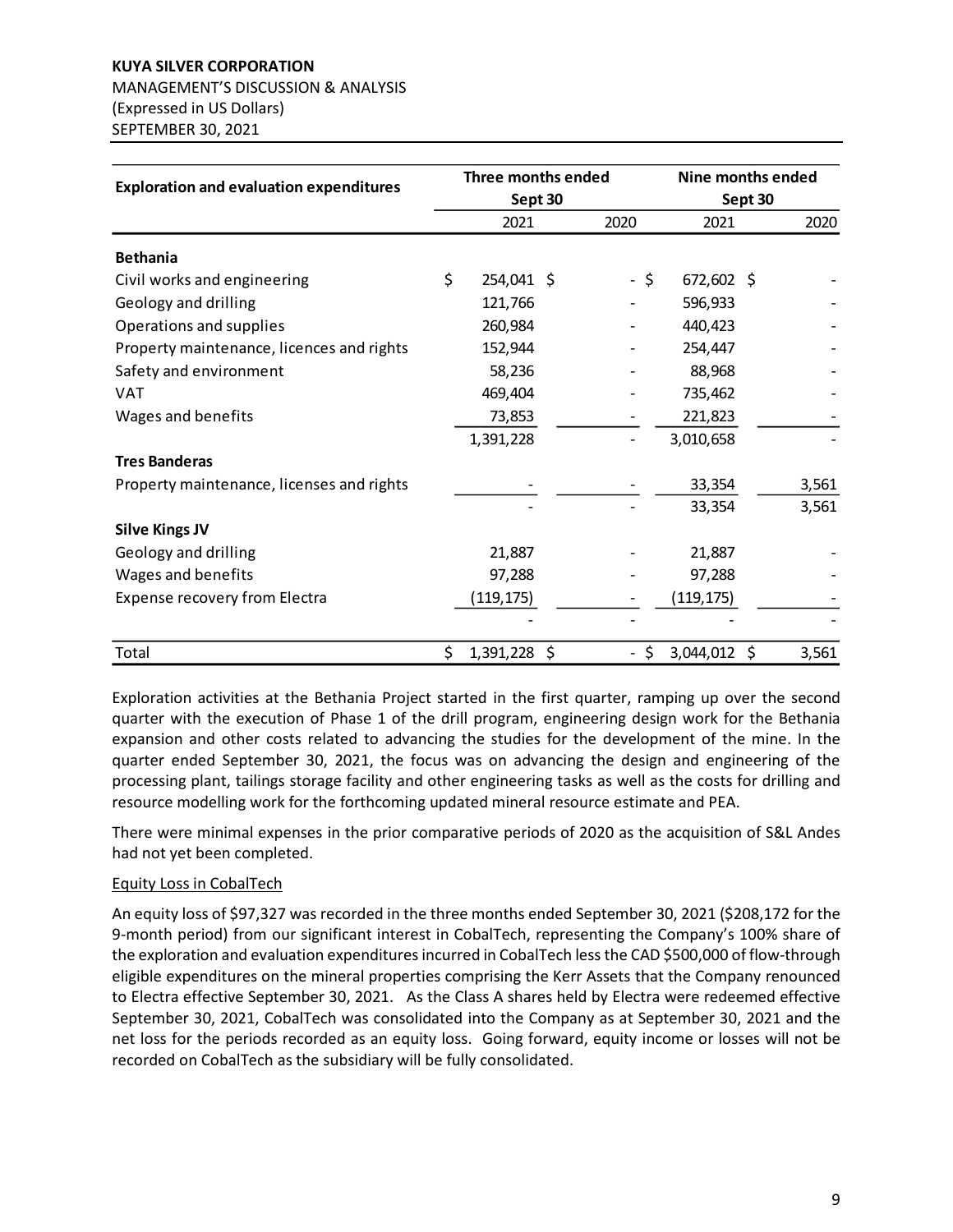### Foreign exchange (gain) and other

During the quarter ended September 30, 2021, we had a foreign exchange gain of \$34,158 (2020-nil) and \$128,851 for the 9-month period (2020-nil). The foreign exchange gain is primarily due to the depreciating Peruvian Sol.

In the third quarter, we recorded a gain of \$132,196 for accounts payables and accrued liabilities that were written off in Peru for accrued liabilities from prior to 2016 that are no longer considered payable.

|                                  |    | Three months ended | Nine months ended |              |         |  |
|----------------------------------|----|--------------------|-------------------|--------------|---------|--|
| <b>Administrative Expenses</b>   |    | Sept 30            |                   | Sept 30      |         |  |
|                                  |    | 2021               | 2020              | 2021         | 2020    |  |
| Administrative costs             | \$ | 10,714 \$          | - \$              | 32,366 \$    |         |  |
| Consulting fees                  |    |                    | 5,150             | 90,400       | 5,150   |  |
| Directors' fees                  |    | 21,812             |                   | 71,590       |         |  |
| Filing fees                      |    | 6,113              | 8,852             | 25,275       | 8,852   |  |
| Management fees                  |    | 16,078             | 212,552           | 221,255      | 212,552 |  |
| Marketing and investor relations |    | 97,986             | 8,360             | 232,911      | 8,360   |  |
| Office and miscellaneous         |    | 64,154             | 11,681            | 220,487      | 81,678  |  |
| Professional fees                |    | 129,458            | 116,341           | 291,378      | 116,341 |  |
| Share-based compensation         |    | 116,681            | 8,645             | 456,588      | 25,934  |  |
| Shareholder communication        |    | 1,832              | 486               | 11,870       | 486     |  |
| Transfer agent                   |    | 1,531              |                   | 8,085        |         |  |
| Travel                           |    | 79,378             |                   | 161,703      |         |  |
| Wages and benefits               |    | 304,631            |                   | 527,324      |         |  |
|                                  | \$ | 850,368 \$         | 372,067 \$        | 2,351,232 \$ | 459,353 |  |

#### Administrative Expenses

Administrative expenses of \$850,368 were incurred in the three months ended September 30, 2021 as compared to \$372,067 in the same period in 2020. For the nine-month period, the costs were \$2,351,232 in 2021 (2020 -\$459,353). Kuya Silver became a publicly traded company in October of 2020 and as such, had costs in 2021 that were not previously incurred or were minimal.

- Costs associated with being a public company that were non-existent or minimal in the prior periods include share-based compensation expense, directors' fees, transfer agent and shareholder communications.
- Marketing and investor relations fees and associated travel to promote the Company
- Office and miscellaneous expenditures primarily in Peru for running operations and for the Toronto Head Office.
- Wages and benefits to account for employees at corporate office as well as in Peru.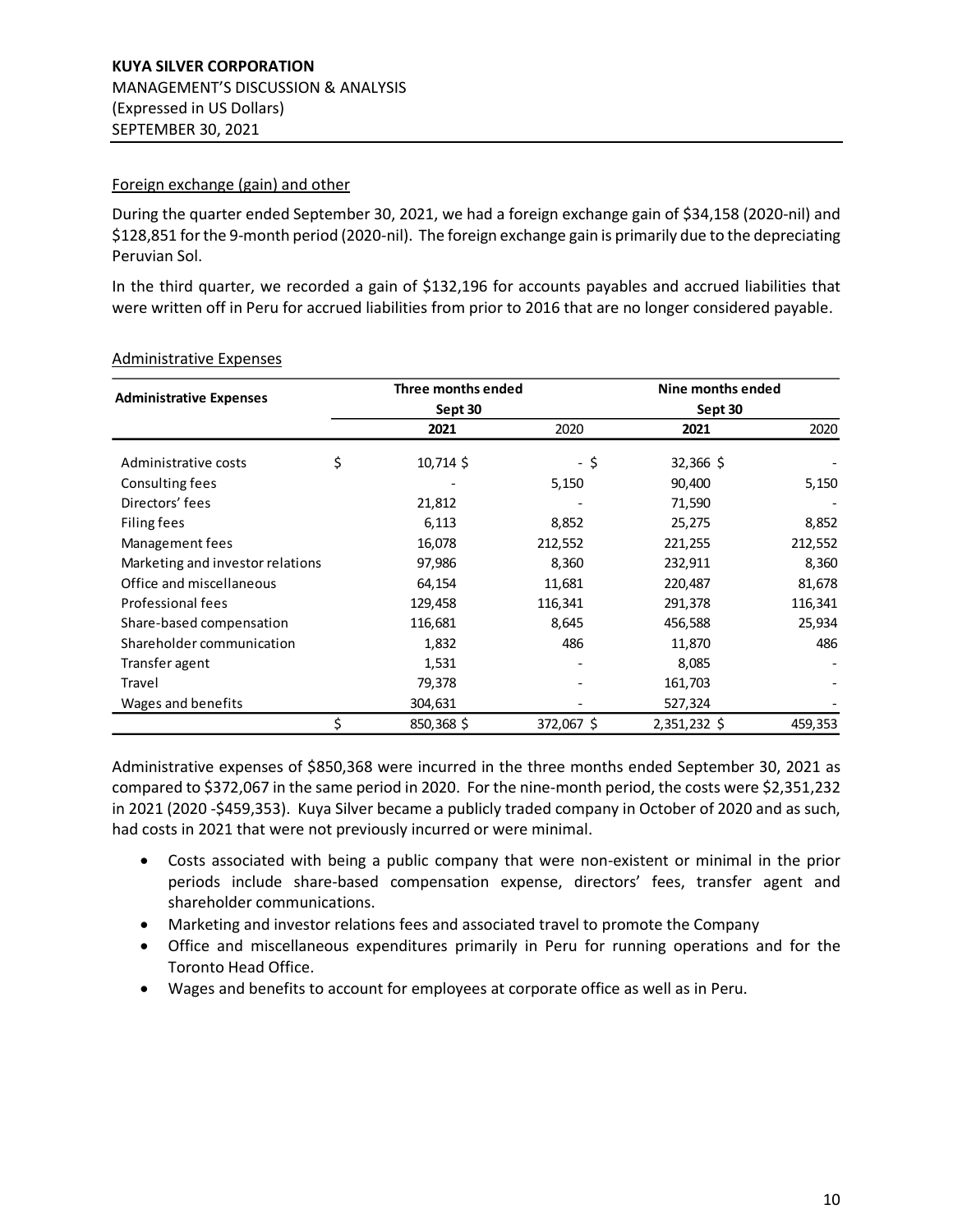#### <span id="page-10-0"></span>**LIQUIDITY AND CAPITAL RESOURCES**

|                                                               | <b>Nine months</b>     | Nine months        |
|---------------------------------------------------------------|------------------------|--------------------|
|                                                               | ended<br>30-Sep-21     | ended<br>30-Sep-20 |
|                                                               |                        |                    |
| CASH FLOWS FROM (USED IN) OPERATING ACTIVITIES                |                        |                    |
| Loss for the period                                           | \$<br>$(5,335,926)$ \$ | (462, 495)         |
| Items not involving cash                                      | 723,772                | 25,934             |
| Change in non-cash working capital                            | (659, 296)             | 244,009            |
| Net cash used in operating activities                         | (5, 271, 450)          | (192,552)          |
| CASH FLOWS FROM (USED IN) INVESTING ACTIVITIES                |                        |                    |
| Investment in and advances to CobalTech                       | (1, 213, 072)          |                    |
| Advances to suppliers                                         | (263, 512)             |                    |
| Acquisition of buildings and equipment                        | (281, 985)             |                    |
| Acquisition of exploration & evaluation assets                | (293, 500)             |                    |
| Cash acquired through acquisition of CobalTech                | 7,555                  |                    |
| Deferred acquisition costs                                    |                        | (916, 876)         |
| Net cash used in investing activities                         | (2,044,514)            | (916, 876)         |
| CASH FLOWS FROM (USED IN) FINANCING ACTIVITIES                |                        |                    |
| Proceeds from issuance of share capital                       | 7,577,450              | 9,807,353          |
| Share issue costs                                             | (567, 961)             | (679, 461)         |
| Proceeds from short term credit facility                      |                        | 378,644            |
| Proceeds from related party loans                             |                        | 222,768            |
| Repayment of related party loans                              | (158, 012)             | (75, 792)          |
| Net cash provided by financing activities                     | 6,851,477              | 9,653,512          |
| Change in cash, net of the effect of foreign exchange on cash | (757, 967)             | 8,544,084          |
| Cash, beginning of period                                     | 4,904,562              | 80,078             |
| Cash, end of period                                           | \$<br>4,146,595 \$     | 8,624,162          |

The Company's cash position was \$4,146,595 as at September 30, 2021 compared to \$4,904,562 as at December 31, 2020, a decrease of \$757,967. The Company's current cash position consists of funds raised in June of \$7,577,450 (CAD \$9.2 million) from the bought deal private placement of units, and option and performance warrants exercises, less share issuance costs and the various cash outflows to September 30, 2021.

The net decrease in cash for the nine months ended September 30, 2021 was comprised of net cash from financing activities (2021 - \$6,851,477; 2020 - \$9,653,512), offset by expenditures on operating activities (2021 - \$5,271,450; 2020 - \$192,552) and investing activities (\$2,044,514; 2020 - \$916,876).

Working capital was \$2,974,036 as at September 30, 2021, compared to working capital of \$2,801,457 as at December 31, 2020.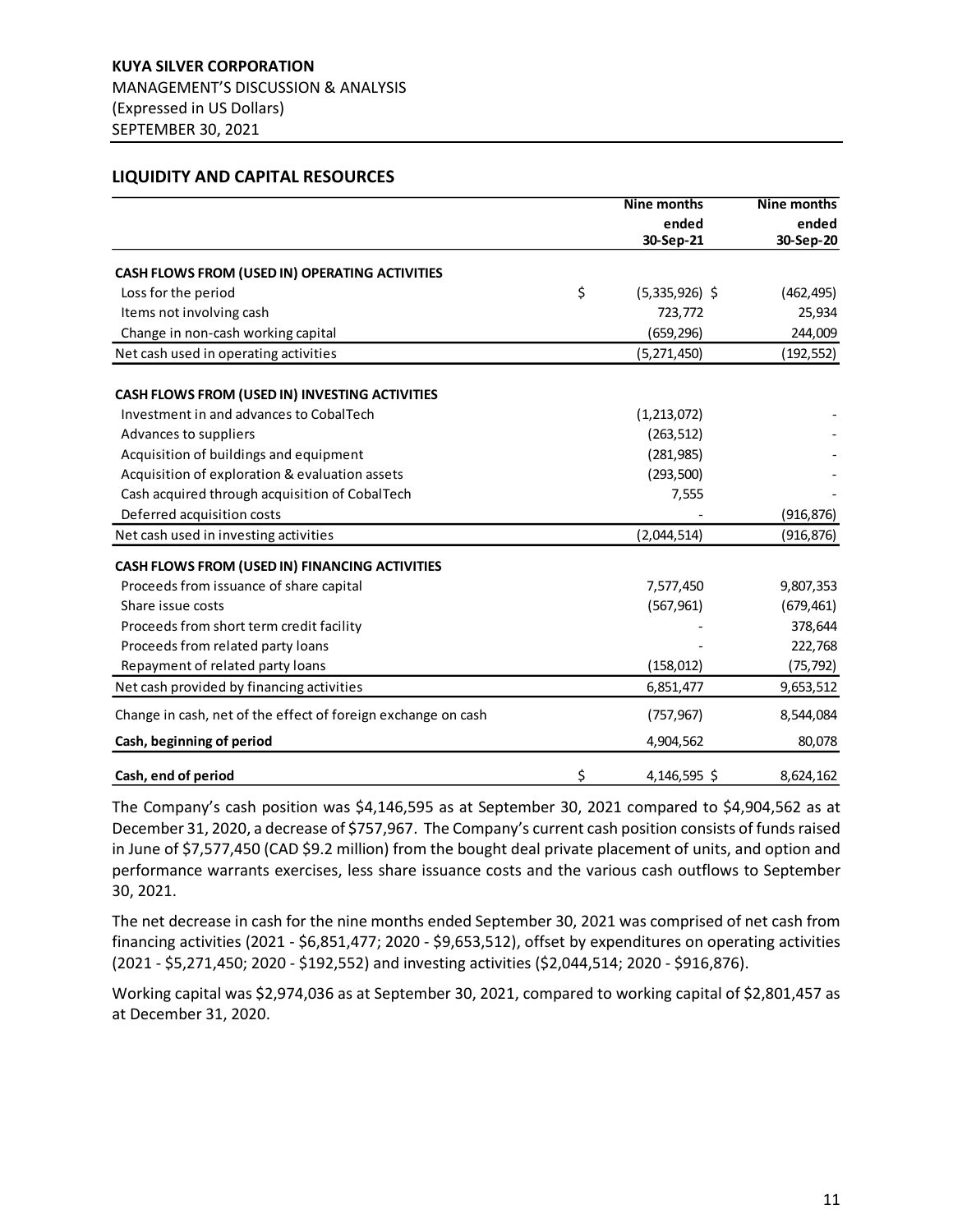# **KUYA SILVER CORPORATION** MANAGEMENT'S DISCUSSION & ANALYSIS (Expressed in US Dollars) SEPTEMBER 30, 2021

|                            | As at Sept 30,  |  |           |
|----------------------------|-----------------|--|-----------|
| <b>Working Capital</b>     | 2021            |  | 2020      |
| Current assets             | 4,522,742 \$ \$ |  | 5,013,737 |
| <b>Current liabilities</b> | 1,548,706 \$ \$ |  | 2,212,280 |
| Net working capital        | 2,974,036 \$ \$ |  | 2,801,457 |

The Company's continuation as a going concern is dependent upon the successful results from its business activities, its ability to obtain profitable operations and generate funds, and/or complete financings sufficient to meet current and future obligations. Existing cash at September 30, 2021 of \$4,146,595 less \$565,000 paid for the mining claims in Peru subsequent to quarter-end, is sufficient to meet most of the Company's short-term administrative costs, however additional funding will be needed to continue to fund ongoing exploration and evaluation expenditures. The Company is continuing to explore various potential sources of financing, but there is no certainty that any additional financings will be completed**.**  These factors indicate the existence of material uncertainty which may cast significant doubt on the Company's ability to continue as a going concern. Different bases of measurement may be appropriate if the Company is not expected to continue operations for the foreseeable future.

# <span id="page-11-0"></span>**TRANSACTIONS WITH RELATED PARTIES**

We have identified the members of our Board of Directors and certain senior officers as our key management personnel. The following summarizes the Company's related party transactions with those parties during the three and nine months ended September 30, 2021 and 2020:

| <b>Related Party Transactions</b>                 | Three months ended<br>Sept 30 |            |        | Nine months ended<br>Sept 30 |         |
|---------------------------------------------------|-------------------------------|------------|--------|------------------------------|---------|
|                                                   |                               | 2021       | 2020   | 2021                         | 2020    |
| Compensation, Management                          |                               | 131,862 \$ | 45.000 | 254,856                      | 127,500 |
| Compensation, Directors                           |                               | 20,846     |        | 68,961                       |         |
| Share-based compensation, Management <sup>1</sup> |                               | 35,786     |        | 107,282                      |         |
| Share-based compensation, Directors <sup>1</sup>  |                               | 53,977     |        | 181,285                      |         |
|                                                   |                               | 242.471 S  | 45.000 | 612.384                      | 127,500 |

1) Share-based compensation for management and directors represent the fair value using the Black-Scholes option pricing model of vested options

As at September 30, 2021, included in accounts payable and accrued liabilities was \$17,429 (December 31, 2020 - \$170,878) owing to officers and directors.

The balance for shareholder loans representing advances made by David Stein, President and CEO, as at September 30, 2021, were \$nil as advances were repaid in full (\$158,012) in the first half of 2021. These unsecured shareholder loans were due on demand and bore no interest.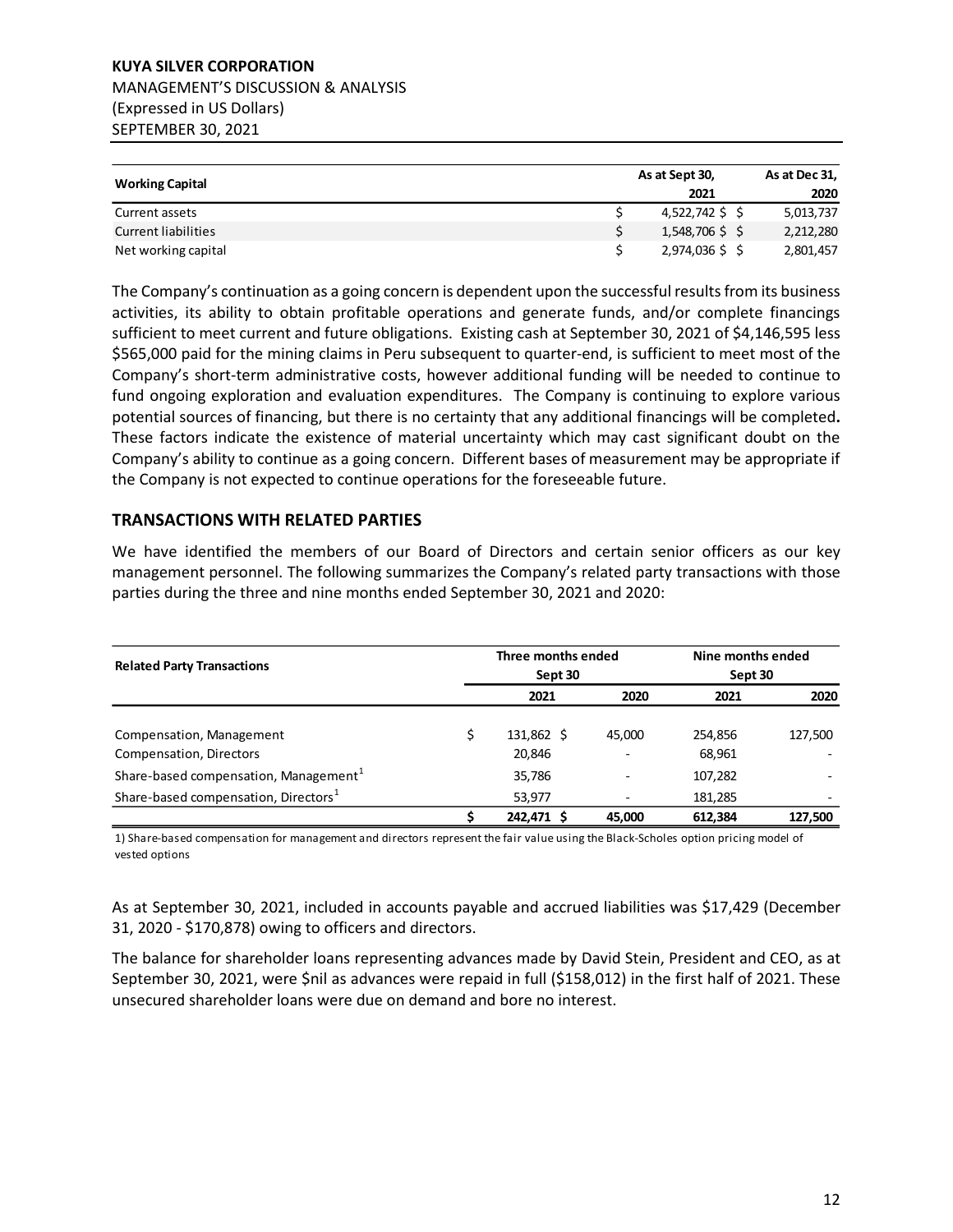In addition to management personnel, we have also identified a company which provides engineering and subcontractor services to our operations in Peru as a related party due to having a common officer. As at September 30, 2021, included in advances to suppliers was \$259,437 (December 31, 2020 - \$nil) deposited with this related party. During the nine months ended September 30, 2021, administrative and exploration and evaluation expenditures of \$104,917 was paid or accrued to this company.

# **SHARE CAPITAL INFORMATION**

The authorized capital of the Company consists of an unlimited number of common shares without par value and an unlimited number of preferred shares without par value. As at November 26, 2021, there were no preferred shares issued and outstanding. Changes in common shares, options and warrants outstanding from September 30, 2021 to the Report Date are summarized below.

|                                                  | <b>Number of common</b>   |
|--------------------------------------------------|---------------------------|
| <b>Common Shares</b>                             | shares                    |
|                                                  |                           |
| Balance as at September 30, 2021                 | 45,179,981                |
| Issued pursuant to option exercise               | 100,000                   |
| <b>Balance as at Report Date</b>                 | 45,279,981                |
|                                                  |                           |
|                                                  |                           |
| <b>Stock options</b>                             | <b>Number of options</b>  |
|                                                  |                           |
| Balance as at September 30, 2021<br>Exercised    | 1,797,500                 |
|                                                  | (100,000)                 |
| Expired                                          | (155,000)                 |
| <b>Balance as at Report Date</b>                 | 1,542,500                 |
|                                                  |                           |
| <b>Share Purchase Warrants</b>                   | <b>Number of warrants</b> |
|                                                  |                           |
| Balance as at September 30, 2021 and Report Date | 2,421,325                 |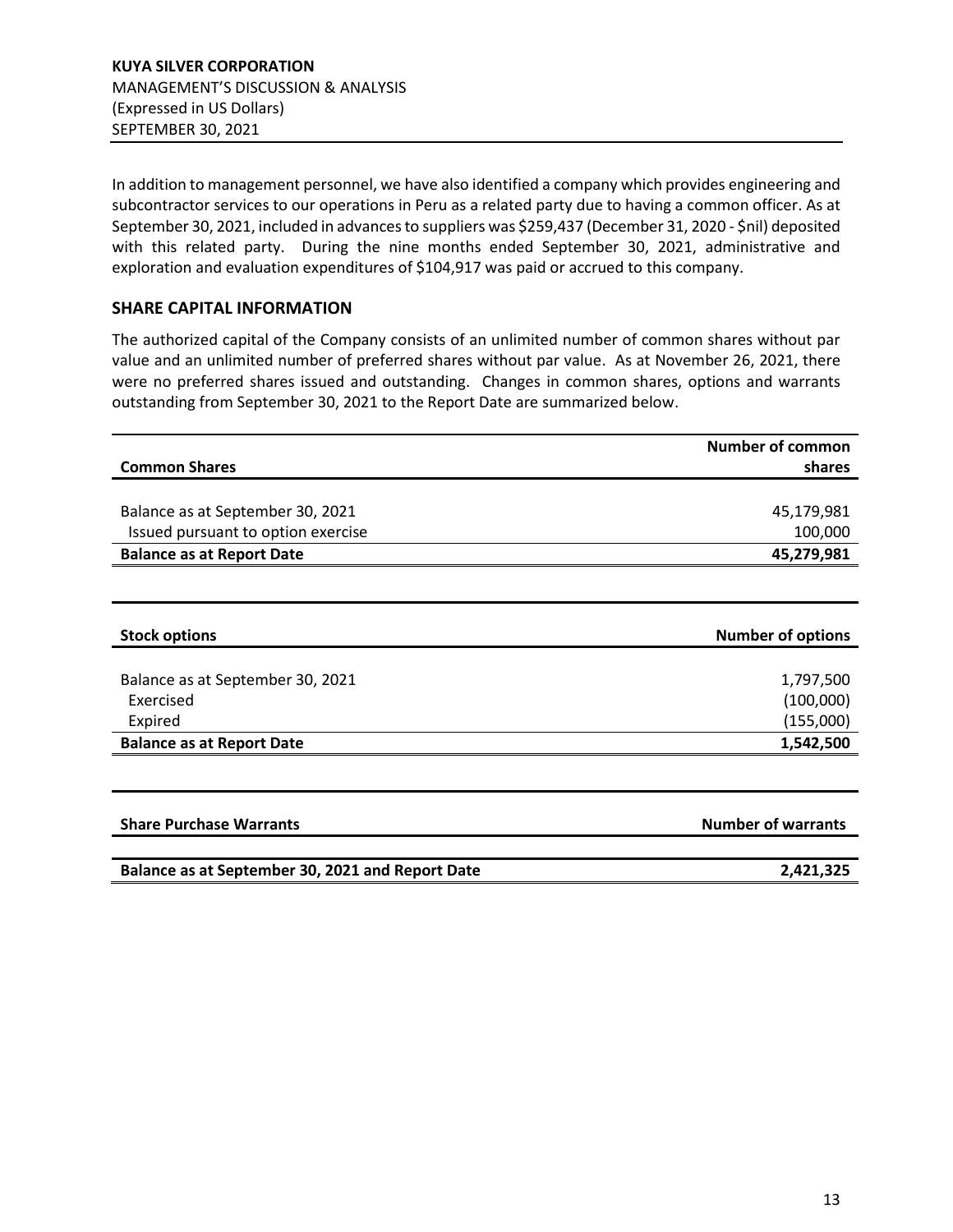# <span id="page-13-0"></span>**SUMMARY OF QUARTERLY FINANCIAL RESULTS**

The following table sets out selected unaudited quarterly financial information for the most recent eight quarters. The amounts presented have been prepared in accordance with IFRS for all eight quarters.

|                                                     |          |            | 2021       |         |                          | 2020    |        |        | 2019     |
|-----------------------------------------------------|----------|------------|------------|---------|--------------------------|---------|--------|--------|----------|
|                                                     |          | Q3         | Q2         | Q1      | Q4                       | Q3      | Q2     | Q1     | Q4       |
| Selected Financial Information                      |          |            |            |         |                          |         |        |        |          |
| Revenue                                             | \$       |            |            |         | $\overline{\phantom{a}}$ |         |        |        |          |
| Exporation & evaluation expenditures                | \$       | 1,391,228  | 1,440,156  | 212,628 | 5,447                    |         | ٠      | 3,561  |          |
| Administrative expenses <sup>1</sup>                |          | 733,687    | 649,662    | 511,295 | 293,056                  | 363,422 | 43,441 | 26,556 | 16,428   |
| Share-based compensation                            | Ś        | 116,681    | 281,422    | 58,485  | 300,858                  | 8,645   | 8,644  | 8,645  | 79,961   |
| Equity loss in CobalTech                            | \$       | 97,327     | 110,845    |         |                          |         |        |        |          |
| Foreign exchange (gain) loss & other <sup>2,3</sup> | \$       | (166, 354) | (221, 635) | 120,499 | 2,615,471                | (56)    | (53)   | (310)  | (13,097) |
| Loss for the period                                 |          | 2,172,569  | 2,260,450  | 902,907 | 3,214,832                | 372,011 | 52,032 | 38,452 | 83,292   |
| (Loss) per share - Basic and diluted $4$ :          | \$/share | (0.05)     | (0.06)     | (0.02)  | (0.11)                   | (0.02)  | (0.00) | (0.00) | (0.01)   |

1. Administrative expense excludes share-based compensation

2. Other includes items such as interest income, listing fees (Q4 2020) and other expenses

3. Listing fees in the fourth quarter of 2020 were \$2,455,077

4. Diluted loss per share is the same as basic loss per share.

As Kuya Silver was a private company (Kuya) prior to October 1, 2020 (the time of the RTO), the Company had minimal administrative costs and share-based compensation expense. In 2020, expenses and fees related to the RTO were recorded in the third and fourth quarters as well as some costs associated with the acquisition of S&L Andes.

The first quarter of 2021 was when the Company started incurring exploration and evaluation expenditures at Bethania, hiring personnel and incurring additional administrative costs associated with being a publicly traded company and as such, had higher expenditures and losses in these quarters.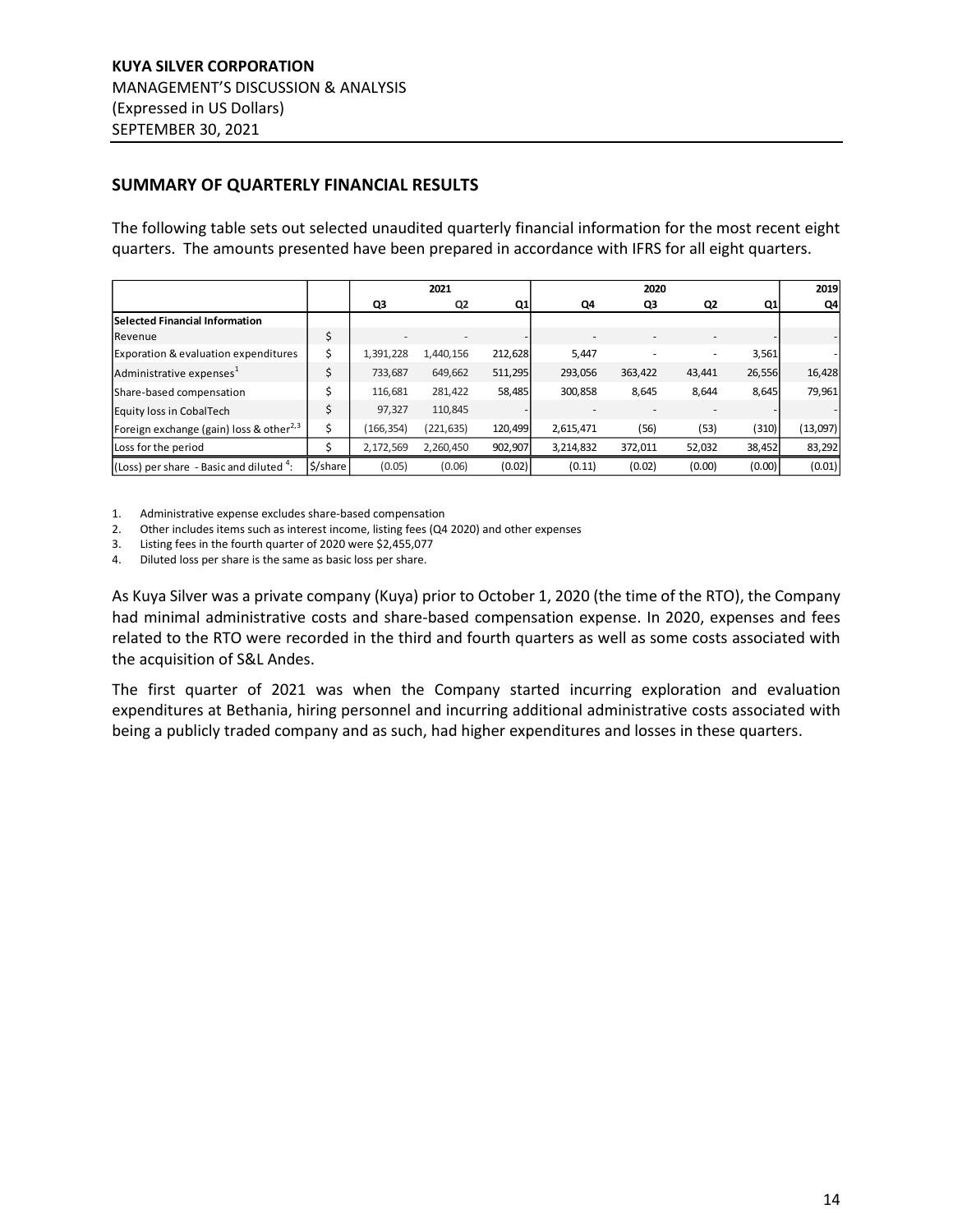# <span id="page-14-0"></span>**CUMULATIVE EXPLORATION AND EVALUATION COSTS**

|                                           |                    | <b>Tres</b>              | <b>Silver</b>   |              |
|-------------------------------------------|--------------------|--------------------------|-----------------|--------------|
| Project                                   | <b>Bethania</b>    | <b>Banderas</b>          | <b>Kings JV</b> | <b>Total</b> |
|                                           |                    |                          |                 |              |
| Civil works and engineering               | \$<br>672,602 \$   | - \$                     | $-5$            | 672,602      |
| Geology & drilling                        | 596,933            |                          | 21,887          | 618,820      |
| Operations and supplies                   | 440,423            |                          | -               | 440,423      |
| Property maintenance, licences and rights | 254,447            | 33,354                   | -               | 287,801      |
| Safety and environment                    | 88,968             |                          | -               | 88,968       |
| <b>VAT</b>                                | 735,462            | $\overline{\phantom{0}}$ | -               | 735,462      |
| Wages and benefits                        | 221,823            | $\overline{a}$           | 97,288          | 319,111      |
| Expense recovery from Electra             |                    |                          | (119, 175)      | (119, 175)   |
| Total                                     | \$<br>3,010,658 \$ | $33,354$ \$              | \$<br>$ \,$     | 3,044,012    |

1) Cumulative costs are as follows: Bethania, since acquisition of 100% on December 15, 2020; Tres Banderas, since incorporation of Kuya on August 9, 2017, Silver Kings JV since March 1, 2021

# <span id="page-14-1"></span>**CAPITAL & FINANCIAL RISK MANAGEMENT**

#### **Capital Management**

The Company defines capital as cash, debt, and the components of shareholders' equity. The Company's objectives when managing capital are to identify, pursue, and complete the exploration and development of its exploration and evaluation assets, to maintain financial strength, to meet its on-going liabilities, to continue as a going concern, to maintain creditworthiness, and to maximize returns for shareholders over the long term.

Kuya Silver manages its capital in a manner consistent with the risk characteristics of the assets it holds. All financing, including equity and debt, are analyzed by management, and approved by the Board of Directors. The Company does not have any externally imposed capital requirements. There has been no significant change in the Company's objectives, policies, and processes for managing its capital during the nine months ended September 30, 2021.

#### **Off-Balance Sheet Arrangements**

The Company did not enter into any off-balance sheet arrangements or transactions during the period.

## **Financial Instrument Risk**

The Company's Board of Directors has overall responsibility for the establishment and oversight of the Company's risk management framework. As at September 30, 2021, the Company's risk exposure and the impact on the Company's financial instruments are summarized below:

#### Credit risk

Credit risk is the risk that one party to a financial instrument will fail to discharge an obligation and cause the other party to incur a financial loss. The Company's credit risk is primarily attributable to its liquid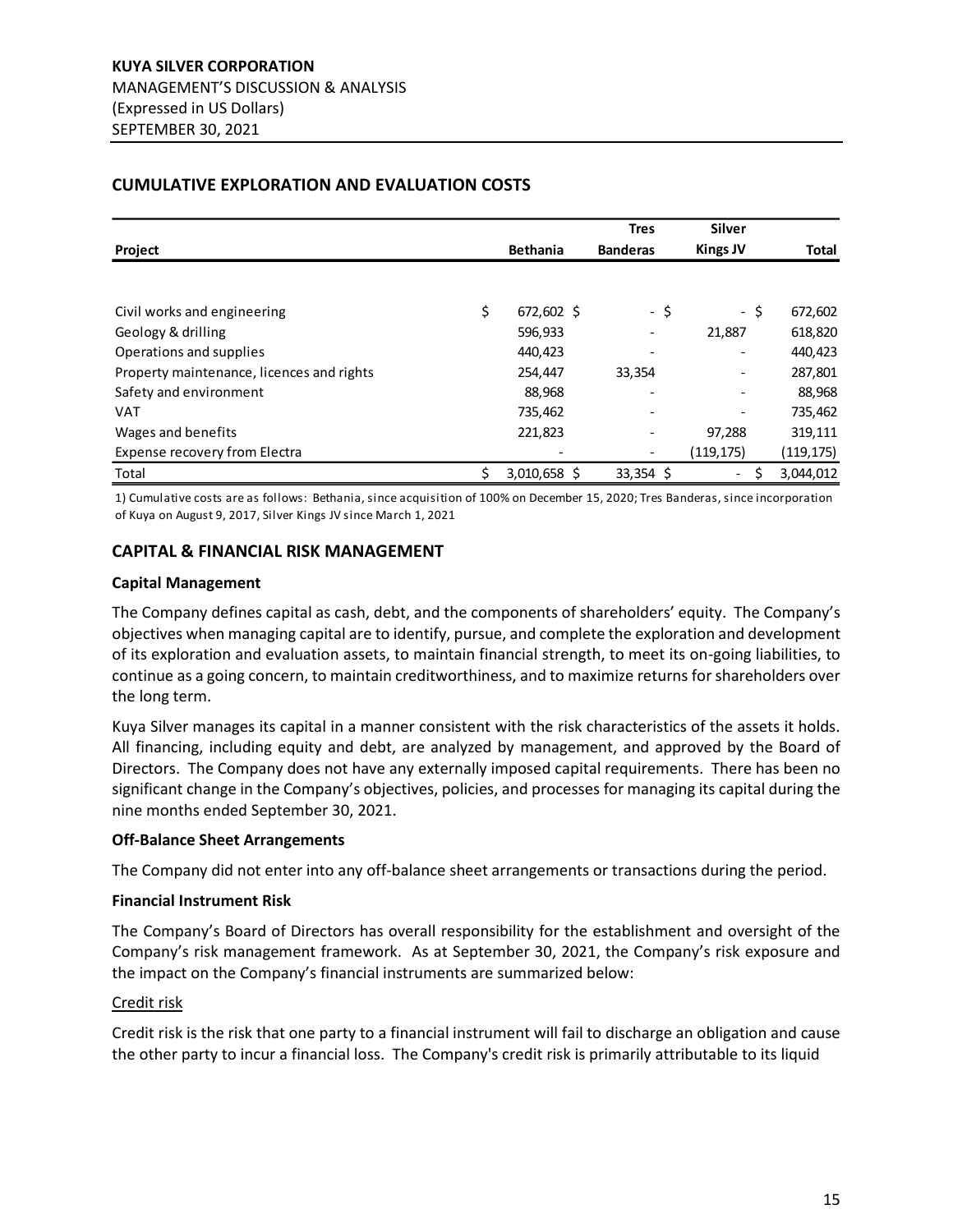financial assets, being cash and receivables. The Company's primary bank accounts are held with major Canadian banks and funds are transferred to the subsidiary's foreign bank accounts as required to cover current expenditures; this minimizes the risk to the Company. Receivables are primarily due from a government agency and amounts owing from Electra for expense recovery.

## Liquidity risk

Liquidity risk is the risk that the Company will not be able to meet its financial obligations as they fall due. The Company's approach to managing liquidity is through regular monitoring of cash requirements. When necessary, the Company obtains financing from various investors to ensure all future obligations are fulfilled. The Company has sufficient cash as at September 30, 2021 to settle its current liabilities as they come due, however, management estimates additional funds are required to continue current operations for the upcoming twelve months.

## Market risk

Market risk is the risk that the fair value or future cash flows of a financial instrument will fluctuate because of changes in market prices. Market risk is comprised of three types of market price changes:

*Foreign currency exchange risk* – This risk relates to any changes in foreign currencies in which the Company transacts. The Company incurs costs for goods and services denominated in currencies other than the presentation currency and is subject to foreign currency risk on assets and liabilities denominated in currencies other than the United States dollar. The effect of a 10% change in the foreign exchange rate on monetary balances held in USD dollar and soles accounts would be approximately \$133,000 recorded in profit or loss for the three months ended September 30, 2021. The effect of a 10% change in the foreign exchange rate on monetary balances held in CAD dollar and soles accounts would be approximately \$291,000 recorded in other comprehensive income or loss for the nine months ended September 30, 2021.

*Interest rate risk* – This risk relates to the change in the borrowing rates of the Company. The Company is not exposed to interest rate risk as it does not have any significant financial instruments with interest rates, with the exception of cash. Interest earned on cash is based on prevailing bank account interest rates, which may fluctuate. A 1% increase or decrease in the interest rates would have a nominal impact for the nine months ended September 30, 2021.

*Price risk* – This risk relates to fluctuations in commodity and equity prices. The Company closely monitors commodity prices of precious and base metals, individual equity movements, and the stock market to determine the appropriate course of action to be taken by the Company. Fluctuations in pricing may be significant.

The Company does not currently use financial instruments designed to hedge these market risks.

# Fair value hierarchy

The Company's financial instruments recorded at fair value require disclosure about how the fair value was determined based on significant levels of inputs described in the following hierarchy:

*Level 1* – Quoted prices are available in active markets for identical assets or liabilities as of the reporting date. Active markets are those in which transactions occur in sufficient frequency and value to provide pricing information on an ongoing basis.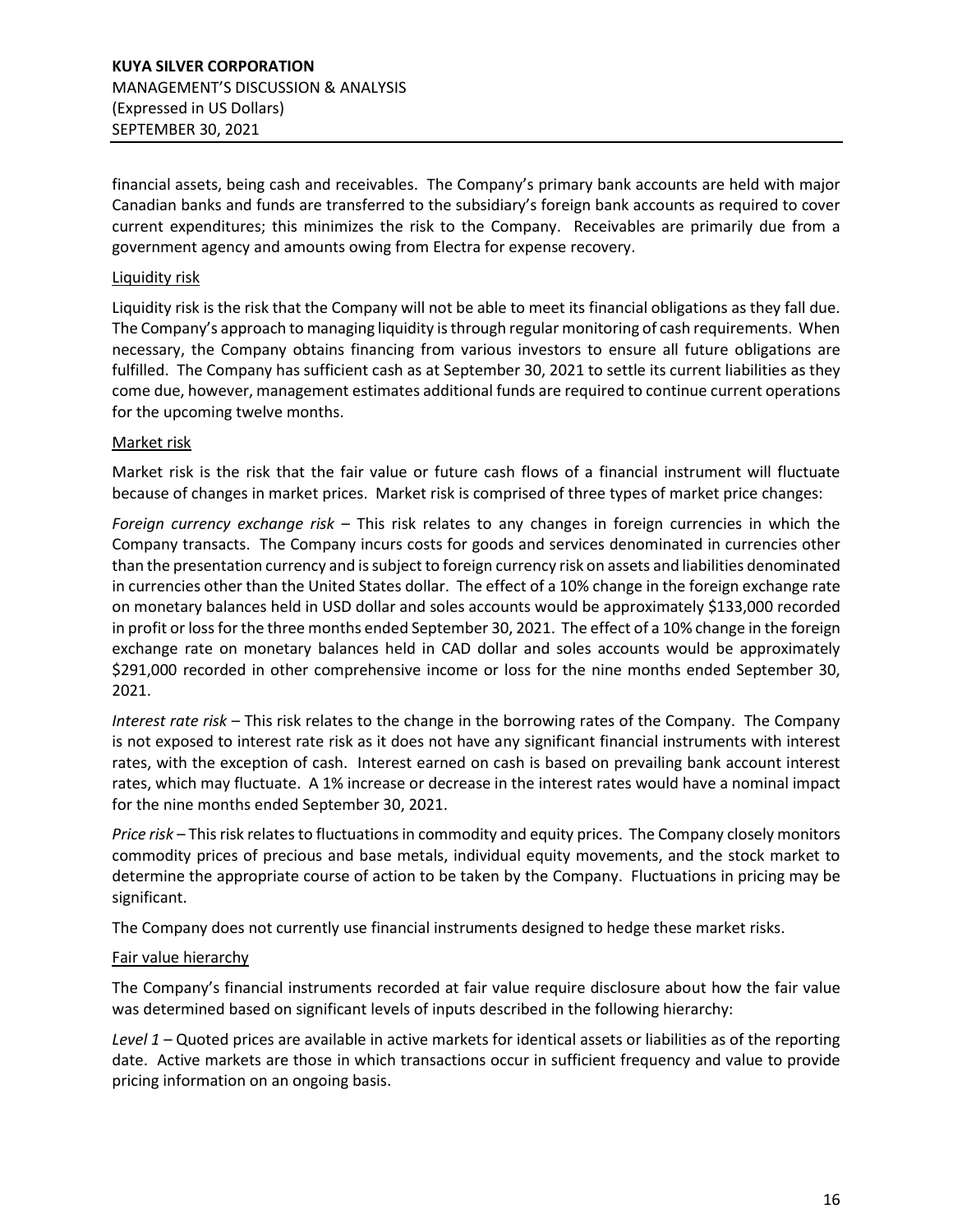*Level 2* – Pricing inputs are other than quoted prices in active markets included in level 1. Prices in level 2 are either directly or indirectly observable as of the reporting date. Level 2 valuations are based on inputs including quoted forward prices for commodities, time value and volatility factors, which can be substantially observed or corroborated in the marketplace.

*Level 3* – Valuations in this level are those with inputs for the asset or liability that are not based on observable market data.

The Company has classified its cash, receivables, accounts payable and accrued liabilities and related party loans as amortized cost. The fair value of cash, receivables, and accounts payable and accrued liabilities approximates their carrying values because of the short-term nature of these instruments.

# <span id="page-16-0"></span>**RISK FACTORS**

We have identified material risks to the business of the Company, for which full details are referred to in the Company's audited annual consolidated financial statements and related notes thereto and the annual MD&A for the year ended December 31, 2020 and to the Company's AIF for the year ended December 31, 2020 (amended and restated at October 15, 2021). These documents are available for viewing at the Company's website at www.kuyasilver.com or on the Company's profile at [www.sedar.com.](http://www.sedar.com/)

The risks identified in the AIF are listed below. These risks are not listed in any particular order and the list is not exhaustive. Additional risks and uncertainties not currently known to the Company, or those that it currently deems to be immaterial, may become material and adversely affect the Company's business. The realization of any of these risks may materially and adversely affect the Company's business, financial condition, results of operations and/or the market price of the Company's securities.

- Limited Operating History
- Exploration, Development & Operating Risks
- Substantial Capital Requirements & liquidity
- Political & Social Risk in Peru
- Competition
- Reliance on Management and Dependence on Key Personnel
- Fluctuating Mineral Prices & Marketability of Minerals
- Environmental Risks
- Governmental Regulations and Processing Licenses and Permits
- Markets for Securities
- Uninsurable Risks
- Foreign Exchange
- Internal Controls
- Stage of Development
- Legal Risks
- Conflicts of Interest
- Absence of Cash Dividends
- Unfavourable global economic conditions
- Pandemic Disease Outbreak
- Cybersecurity Risks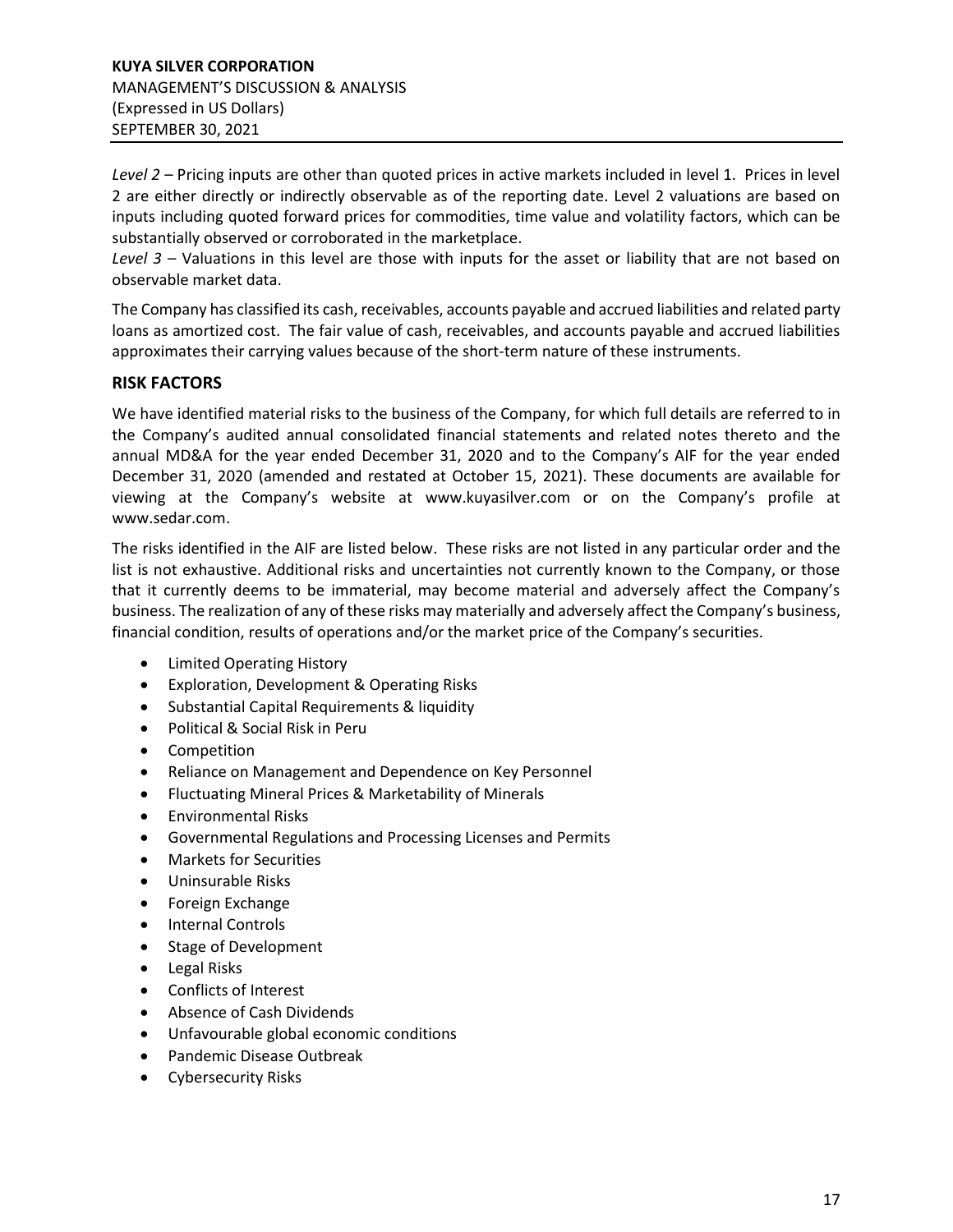- Changes in Climate Condition
- Foreign Corrupt Practices and Anti-Bribery Legislation
- Titles to Company's Mining Claims & Leases
- Uncertainty relating to Mineral Resources
- Health & Safety Regulations
- Emerging Market Issuer Risks
- Shareholders may have difficulty in enforcing their legal rights as against the Company, the subsidiaries of the Company and some directors and officers, as they are located outside of Canada
- Mine Closure Risks
- Significant Shareholder Risk
- Joint Venture Risk

To elaborate on the list item "Political & Social Risk in Peru", Peru has recently been undergoing a period of heightened political and social instability. In a close and contested election, Pedro Castillo was declared the president-elect in July 2021, which resulted in a period of protests and unrest. Although the prior Central Government of Peru supported responsible mining as a vehicle for growth and development, the approach that the new Central Government will take to the mining industry is unclear. As the new Central Government's legislative priorities and agenda remain to be established, the risk exists that the new Central Government could make changes to existing laws, regulations, or policies, or initiate a process to change the constitution that alter laws regulating the mining industry. Any such changes could have a material adverse impact on the Bethania Project.

## <span id="page-17-0"></span>**ACCOUNTING DISCLOSURES**

## **New Accounting Policies Adopted**

#### Construction in progress

Expenditures for construction of buildings for an exploration camp are capitalized and classified as construction in progress. Once completed, the costs associated with all applicable assets related to the development and construction are reclassified to the appropriate category within building and equipment.

#### Buildings and Equipment

Buildings and equipment are stated at cost less accumulated depreciation. Depreciation is provided for using the straight-line method as follows:

| Facilities and leasehold improvements | 2 years  |
|---------------------------------------|----------|
| Field equipment                       | 10 years |
| Vehicle                               | 5 years  |

There were no other changes in accounting policies, including initial adoption, during the year.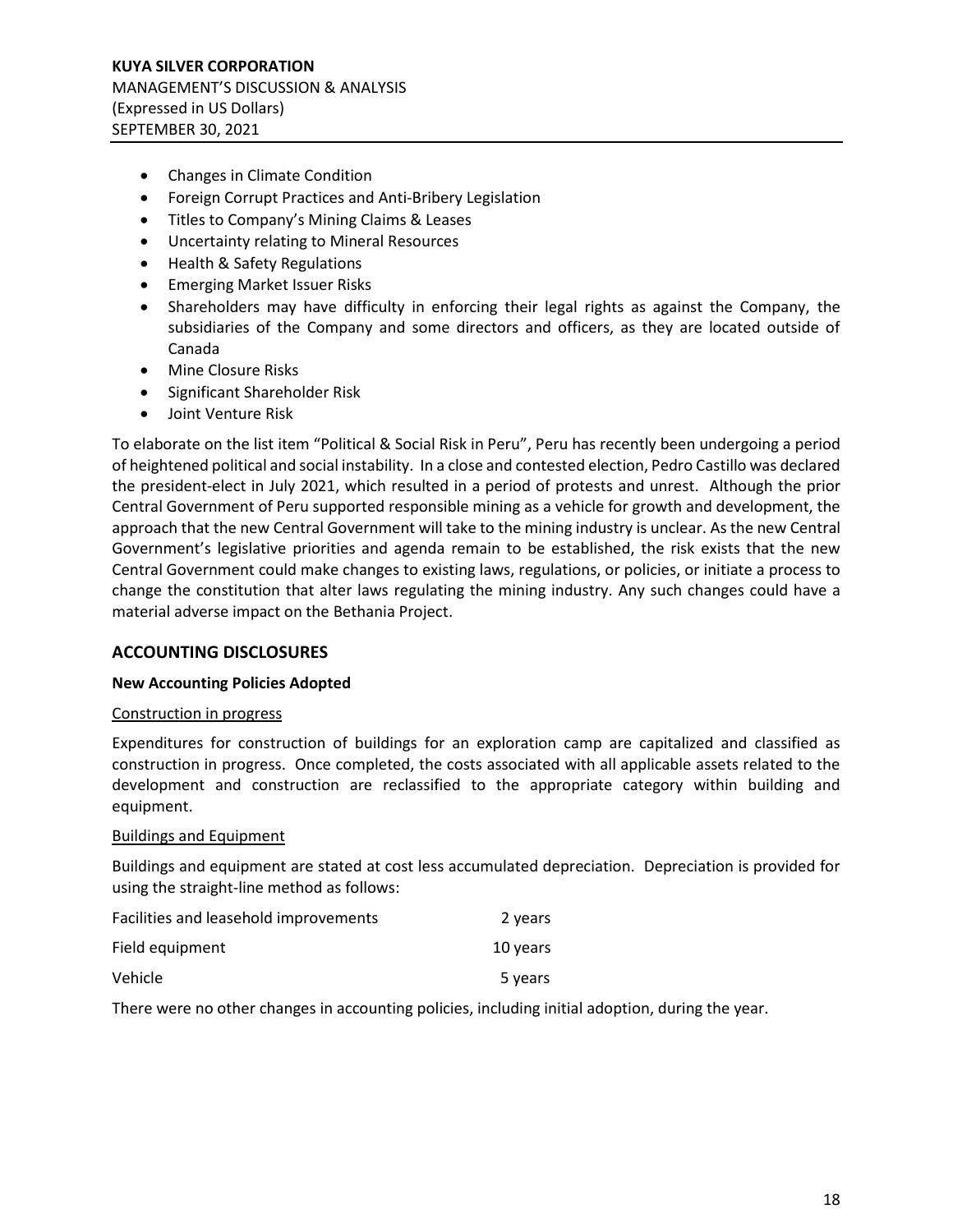#### **New standards, interpretations, and amendments to existing standards not yet effective**

A number of new standards and amendments to standards and interpretations have been issued by the IASB and are effective for annual periods beginning on or after January 1, 2022. These have not been applied in preparing these consolidated financial statements.

There are no IFRS standards nor amendments to standards and interpretations that are not yet effective that would be expected to have a material impact on the consolidated financial statements of the Company, except for the following:

## IAS 16, Property, Plant and Equipment - Proceeds before Intended Use

The amendment prohibits deducting from the cost of property, plant and equipment amounts received from selling items produced while preparing the asset for its intended use. Instead, a company will recognize such sale proceeds and related cost in the statement of earnings (loss). This amendment is effective for financial statements beginning on or after January 1, 2022, with early adoption permitted.

While management does not currently anticipate this amendment having a material effect on the Company's consolidated financial statements for 2021, it may have an effect in periods beyond 2021.

## IAS 12, Income Taxes

On May 7, 2021, the IASB issued amendments to IAS 12, Income Taxes that clarify how companies account for deferred tax on transactions such as leases and decommissioning obligations.

The main change is such that the initial recognition exemption provided in IAS 12 would no longer apply to transactions in which equal amounts of deductible and taxable temporary differences arise on initial recognition. The amendments to IAS 12 are effective for annual reporting periods beginning on or after January 1, 2023, with early adoption permitted. The Company is currently evaluating the impact of these amendments on its consolidated financial statements.

## <span id="page-18-0"></span>**CAUTIONARY NOTE REGARDING FORWARD LOOKING STATEMENTS**

All statements, other than statements of historical fact, contained or incorporated by reference in this MD&A, including but not limited to any information as to the future financial or operating performance of the Company, constitute "forward-looking information" or "forward-looking statements" within the meaning of certain securities laws, and are based on expectations, estimates and projections as of the date of this MD&A. Forward-looking statements contained in this MD&A include, but are not limited to, those under the headings "Overview," "Corporate Update & Outlook" and "Liquidity and Capital Resources," and include, without limitation, statements with respect to: capital requirements and capital expenditures; the schedules and budgets for the Company's development projects; success of exploration and development activities; project studies; and permitting matters. The words "may," "could," "expect," "believe," "plan," "intend," "explore," "estimate," "future," "target," "anticipate," "potential," and "continue," and similar words and phrases, and variations of these words and phrases, and statements that certain actions, events or results may, could, should or will be taken, will occur or will be achieved, identify forward-looking statements. Forward-looking statements are necessarily based upon estimates and assumptions that, while considered reasonable by the Company as of the date of such statements, are inherently subject to significant business and economic uncertainties and contingencies. The estimates and assumptions of the Company referenced, contained or incorporated by reference in this MD&A, which may prove to be incorrect, include but are not limited to the various assumptions set forth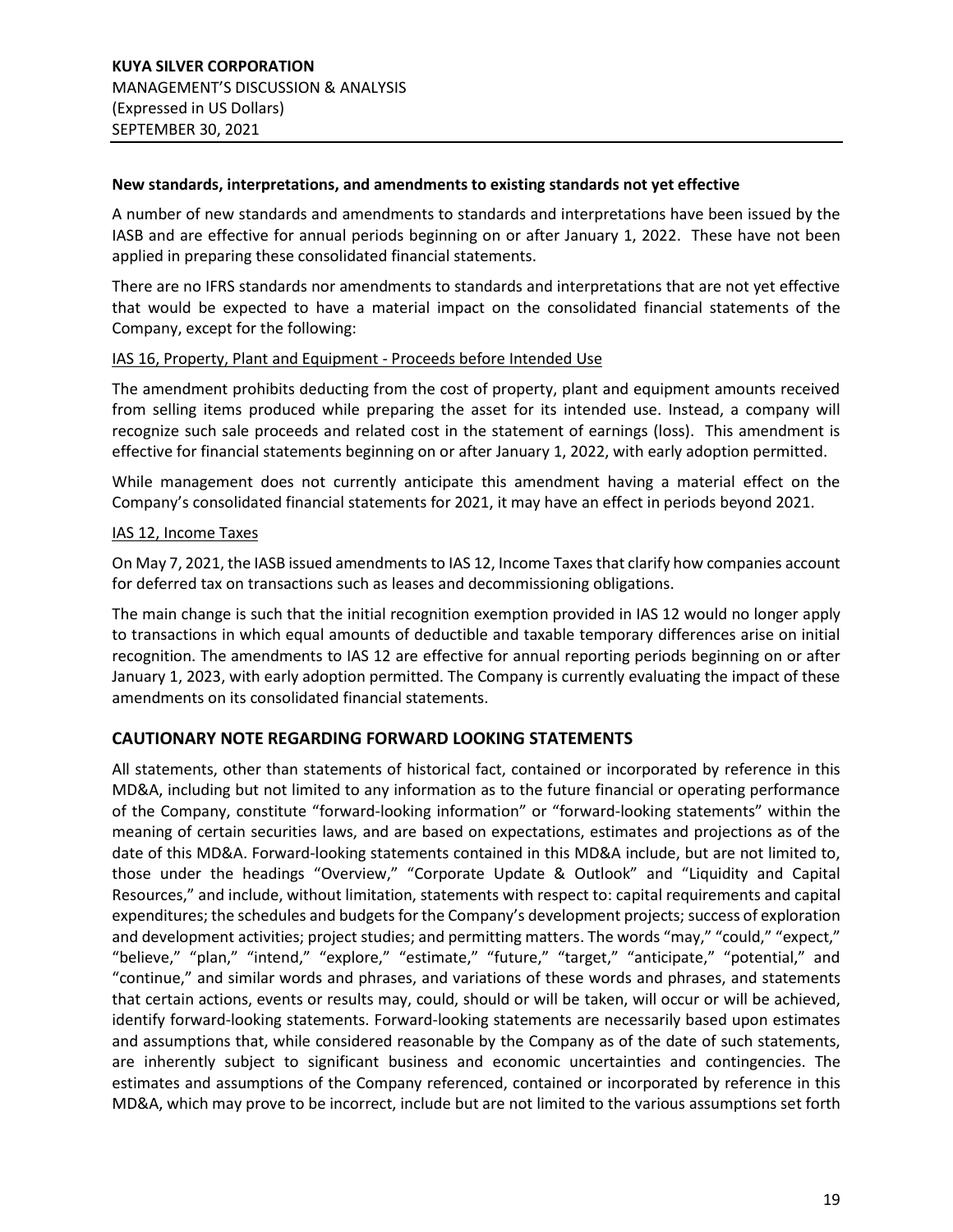# **KUYA SILVER CORPORATION** MANAGEMENT'S DISCUSSION & ANALYSIS (Expressed in US Dollars) SEPTEMBER 30, 2021

herein, as well as: (1) there being no significant disruptions affecting the operations of the Company, whether due to extreme weather events or other natural disasters, labour disruptions (including but not limited to strikes or workforce reductions), supply disruptions, power disruptions or damage to equipment; (2) permitting for the Company's development projects being consistent with the Company's current expectations; (3) advancement of exploration consistent with the Company's expectations at the Company's projects; (4) political and legal developments in any jurisdiction in which the Company operates being consistent with its current expectations including, without limitation, the impact of any political tensions and uncertainty in the Republic of Peru or any restrictions or penalties imposed, or actions taken, by any government, including but not limited to potential amendments to customs, tax and mining laws; (5) the completion of studies on the timelines currently expected and the results of those studies being consistent with the Company's current expectations; (6) certain price assumptions for silver; (7) access to capital markets consistent with the Company's expectations; (8) potential direct or indirect operational impacts resulting from infectious diseases or pandemics such as the ongoing COVID-19 pandemic; (9) the effectiveness of preventative actions and contingency plans put in place by the Company to respond to the COVID-19 pandemic, including, but not limited to, social distancing and travel restrictions; and (10) changes in national and local government legislation or other government actions, particularly in response to the COVID-19 pandemic. Known and unknown factors could cause actual results to differ materially from those projected in the forward-looking statements. Such factors include, but are not limited to: the inaccuracy of any of the foregoing assumptions; fluctuations in the currency markets; fluctuations in the spot and forward price of silver or certain other commodities (such as fuel and electricity); changes in national and local government legislation, taxation, controls, policies and regulations; the security of personnel and assets; political or economic developments in Canada, Peru or other countries in which the Company does business or may carry on business; business opportunities that may be presented to, or pursued by, the Company; operating or technical difficulties in connection with mining or development activities; employee relations; litigation or other claims against, or regulatory investigations and/or any enforcement actions, administrative orders or sanctions in respect of the Company (and/or its directors, officers, or employees) including, but not limited to, securities class action litigation in Canada, environmental litigation or regulatory proceedings or any investigations, enforcement actions and/or sanctions under any applicable anti-corruption, international sanctions and/or anti-money laundering laws and regulations in Canada, Peru or any other applicable jurisdiction; the speculative nature of silver exploration and development including, but not limited to, the risks of obtaining necessary licenses and permits; and contests over title to properties, particularly title to undeveloped properties. In addition, there are risks and hazards associated with the business of silver exploration, development and mining, including environmental hazards, industrial accidents, unusual or unexpected formations, pressures, cave-ins and flooding (and the risk of inadequate insurance, or the inability to obtain insurance, to cover these risks). Many of these uncertainties and contingencies can directly or indirectly affect, and could cause, the Company's actual results to differ materially from those expressed or implied in any forward-looking statements made by, or on behalf of, the Company. There can be no assurance that forward-looking statements will prove to be accurate, as actual results and future events could differ materially from those anticipated in such statements. Forward-looking statements are provided for the purpose of providing information about management's expectations and plans relating to the future. All of the forward-looking statements made in this MD&A are qualified by this cautionary note and those made in our other filings with securities regulators. These factors are not intended to represent a complete list of the factors that could affect the Company. The Company disclaims any intention or obligation to update or revise any forward-looking statements or to explain any material